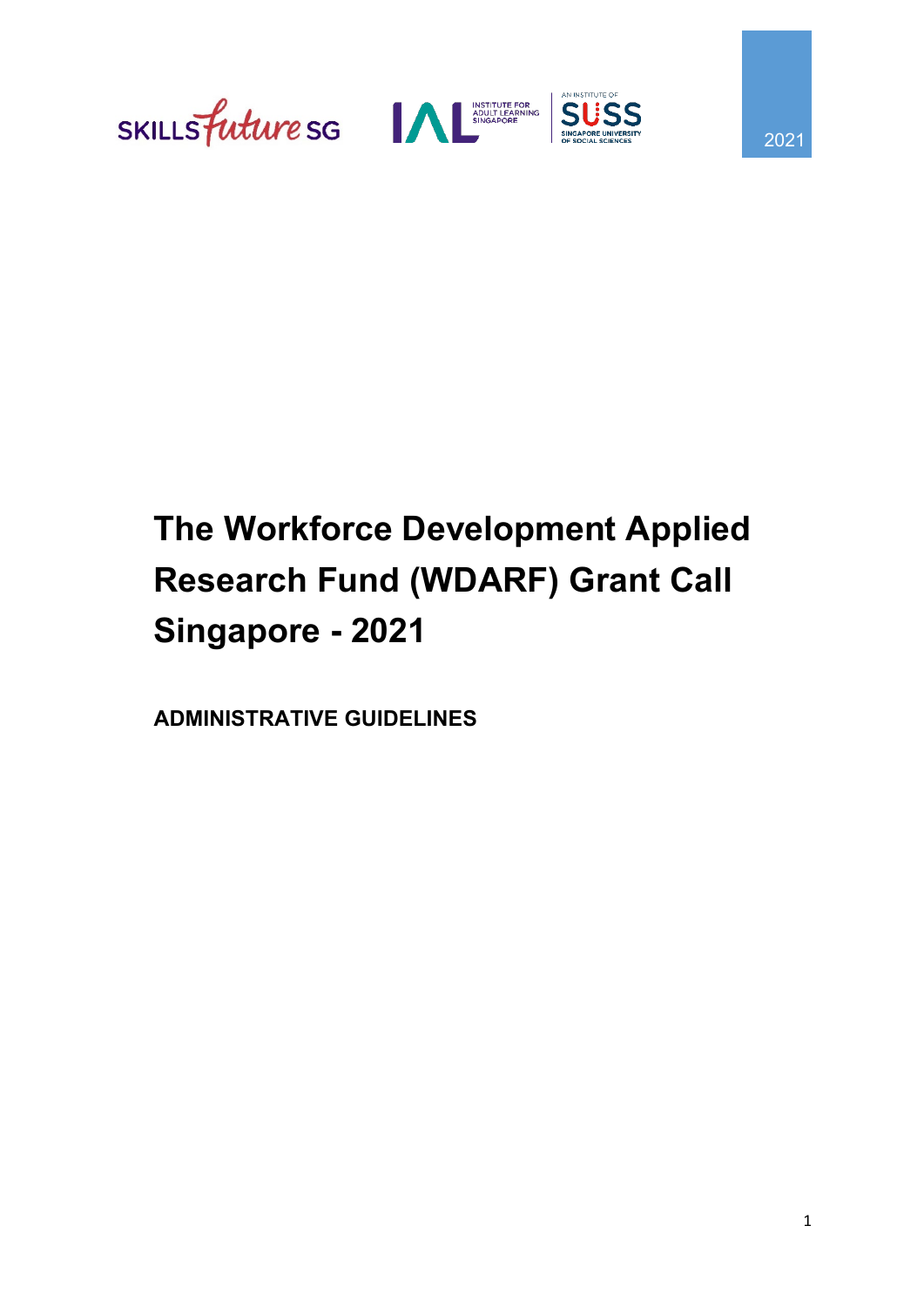#### **Contents**

| $\mathbf{1}$ . |  |
|----------------|--|
| 2.             |  |
| 3.             |  |
| 4.             |  |
| 5.             |  |
| 6.             |  |
| 7.             |  |
| 8.             |  |
| 9.             |  |
| 10.            |  |
| 11.            |  |
| 12.            |  |
| 13.            |  |
| 14.            |  |
| 15.            |  |
| 16.            |  |
| 17.            |  |
|                |  |
|                |  |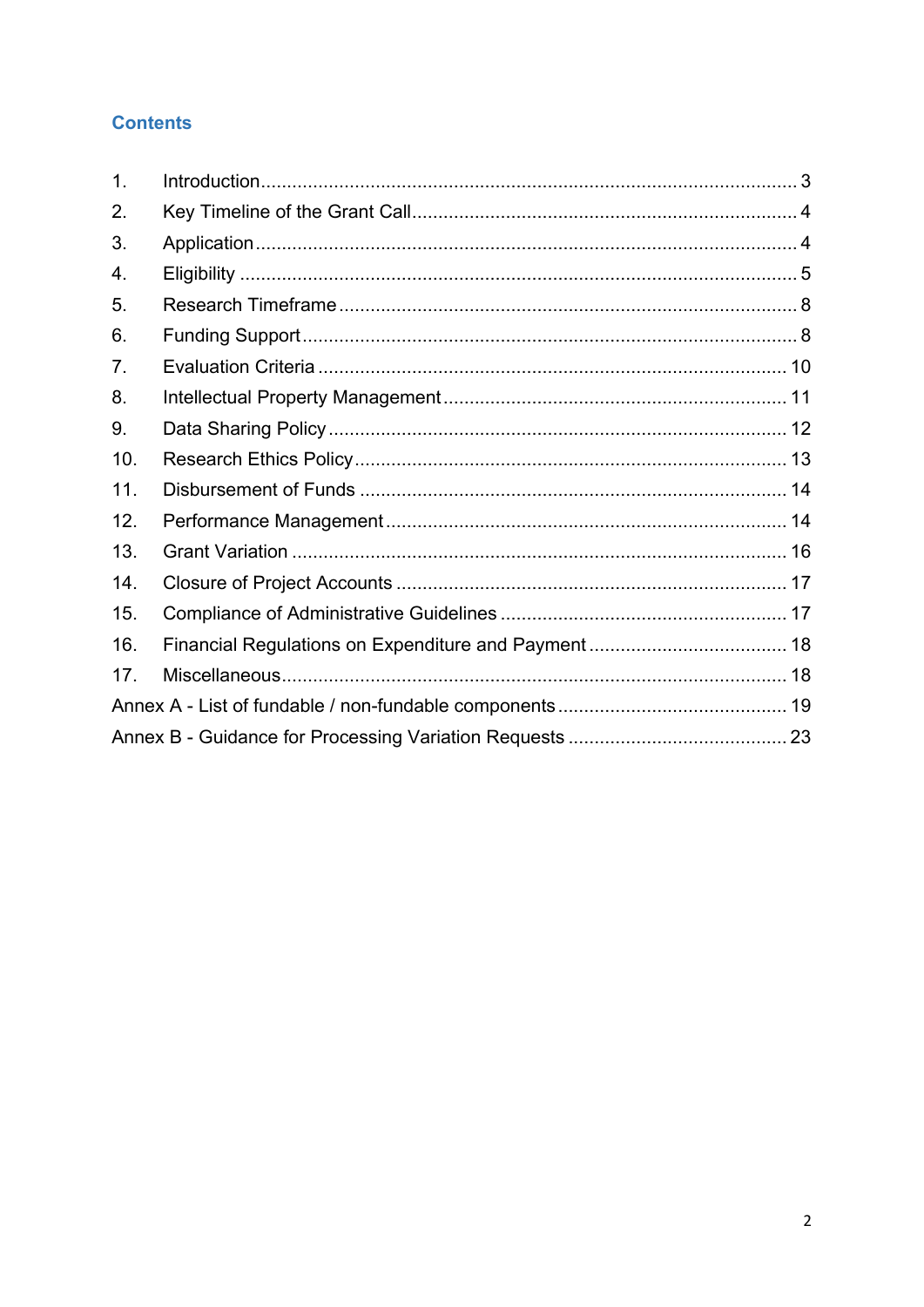#### <span id="page-2-0"></span>**1. Introduction**

- 1.1 The Institute for Adult Learning (IAL), an Autonomous Institute of the Singapore University of Social Sciences (SUSS), administers the Workforce Development Applied Research Fund (WDARF) on behalf of SkillsFuture Singapore (SSG).
- 1.2 SSG drives and coordinates the implementation of the national SkillsFuture movement, promotes a culture of lifelong learning and a quality ecosystem of adult education and training in Singapore. Through a holistic system of national SkillsFuture initiatives, SSG enables Singaporeans to take charge of their learning journey in their pursuit of skills mastery. SSG also works with key stakeholders to ensure that students and adults have access to high quality and industry-relevant training that meets the demands of different sectors of the economy for an innovative and productive workforce.
- 1.3 The IAL inspires thought leadership and develops evidence-informed Continuing Education and Training (CET) and best practices through our practice-based research. With IAL's programmes, initiatives, and consulting services, IAL advocates new paradigms in learning by sustaining capability building and offering business solutions to enhance workforce capabilities and also advocates and enables learning innovation to bring adult learning to greater heights in this technological age.
- 1.4 The WDARF, a national-level research fund, aims to foster high quality and rigorous applied research in skills and workforce development and lifelong learning to support the SkillsFuture's key thrusts and national-level policies. It encourages inter-disciplinary research and seeks to strengthen research capabilities, through leveraging both local and international expertise. To be considered for funding through the WDARF, researchers' proposed projects must be in at least one of the three research themes articulated in the document, "Research Focus". Researchers are encouraged to develop proposals to provide treatment to the questions in the 'Research Focus'.
- 1.5 The WDARF Grant Call is administered by IAL on behalf of SSG. The WDARF Grant funds research proposals on a competitive basis across eligible Singapore-based institutions. These are defined as follows: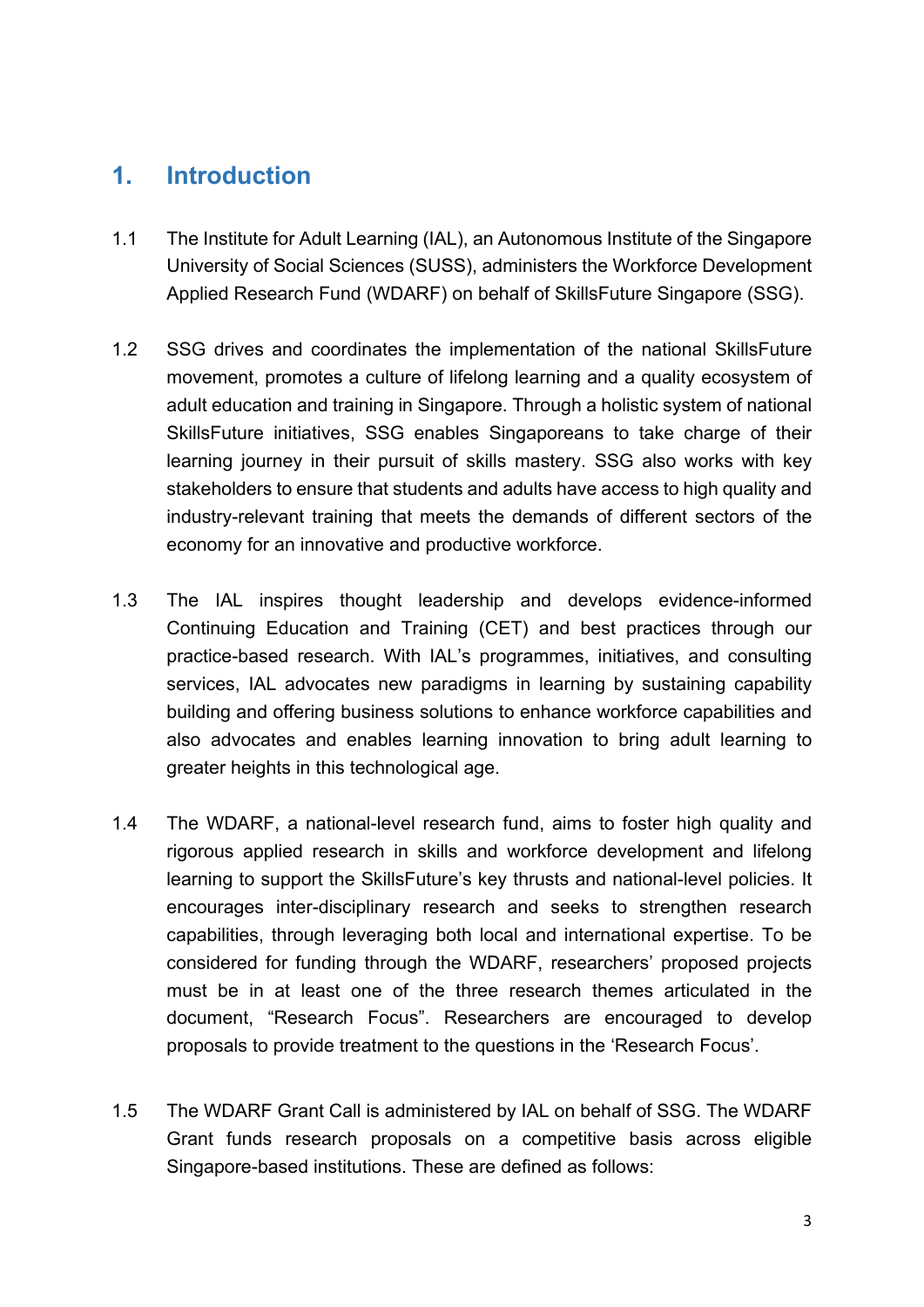- a. Institutes of Higher Learning (IHLs) such as the Universities, Polytechnics and ITE who have their campuses in Singapore; and
- b. Local organisations with research unit such as:
	- i. Research Institutes
	- ii. Social/industry groups
	- iii. Continuing Education and Training (CET) Providers
	- iv. Government organisations
- 1.6 The research proposals will be reviewed by a technical expert panel and approved by SSG Research Committee.

#### <span id="page-3-0"></span>**2. Key Timeline of the Grant Call**

| Open Call for Proposals                     | 26 July 2021                   |
|---------------------------------------------|--------------------------------|
| <b>Closing Date for Proposal Submission</b> | 8 October 2021                 |
| <b>Expert Review</b>                        | 18 October to 12 November 2021 |
| Selection and Approval                      | 17 to 28 January 2022          |
| Announcement of Call Results                | By 31 March 2022               |

#### <span id="page-3-1"></span>**3. Application**

- 3.1 Host Institutions (with the exception of the IHLs) are to complete the 'Application for Eligibility for Workforce Development Applied Research Fund' (Form A1).
- 3.2 Application for each research proposal is to be submitted using the prescribed WDARF Application Form (Form A2). All applications have to be verified by the Host Institutions' Office of Research (or equivalent) and endorsed by the Director, Office of Research (or equivalent) before it can be considered for evaluation.
- 3.3 All applications shall be duly completed. Proposals will be rejected for incomplete submissions (e.g. missing documents, missing signatures, sections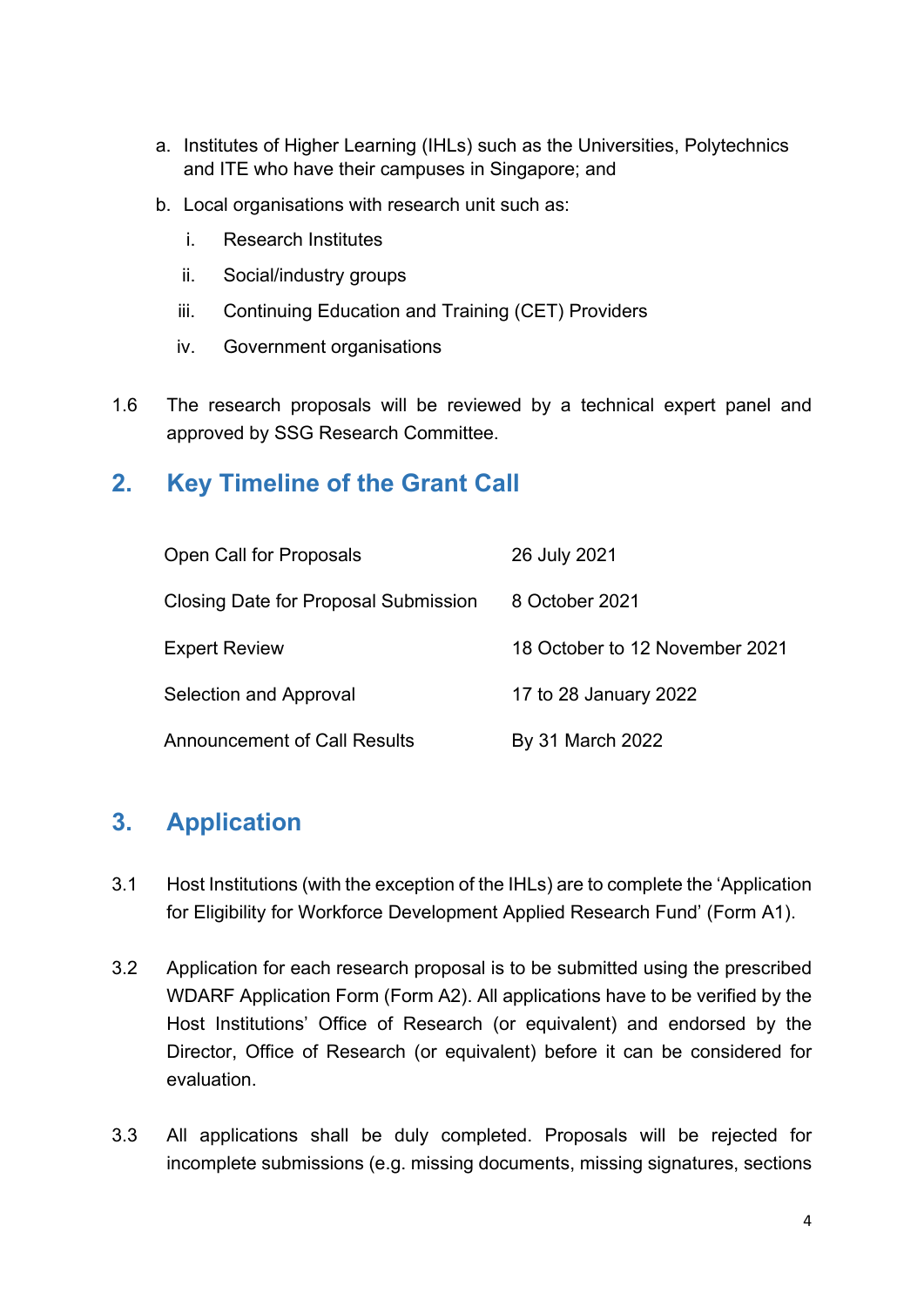left blank and so on) and failure to adhere to templates provided (e.g. proposal template, timeline and so on). Applicants are strongly encouraged to collaborate closely with potential users of the research to foster the effective translation of research into policy or practice, and to provide details on these collaborations in the submitted proposals.

- 3.4 Applicants shall ensure that all information provided in the proposal is accurate and not misleading at the point of submission.
- 3.5 All applications and accompanying documents have to be submitted through the Host Institutions' Office of Research (or equivalent) to SSG through IAL. Host Institutions shall send all finalised documents (in both word and pdf version) to [research@ial.edu.sg](mailto:research@ial.edu.sg) by 6pm (GMT+8) on 8 October 2021. The documents shall comprise:
	- a. Application for Eligibility for Workforce Development Applied Research Fund (Form A1), (not required for the IHLs).



b. Summary listing of all research proposals; and



c. All endorsed research proposal applications (Form A2).



3.6 SSG reserves the right to reject late submissions of proposals.

### <span id="page-4-0"></span>**4. Eligibility**

4.1 The research must be conducted in Singapore, and on Singapore. Comparative studies with other countries are acceptable if deemed to be appropriate to the research study. Research proposals can cut across the different research themes.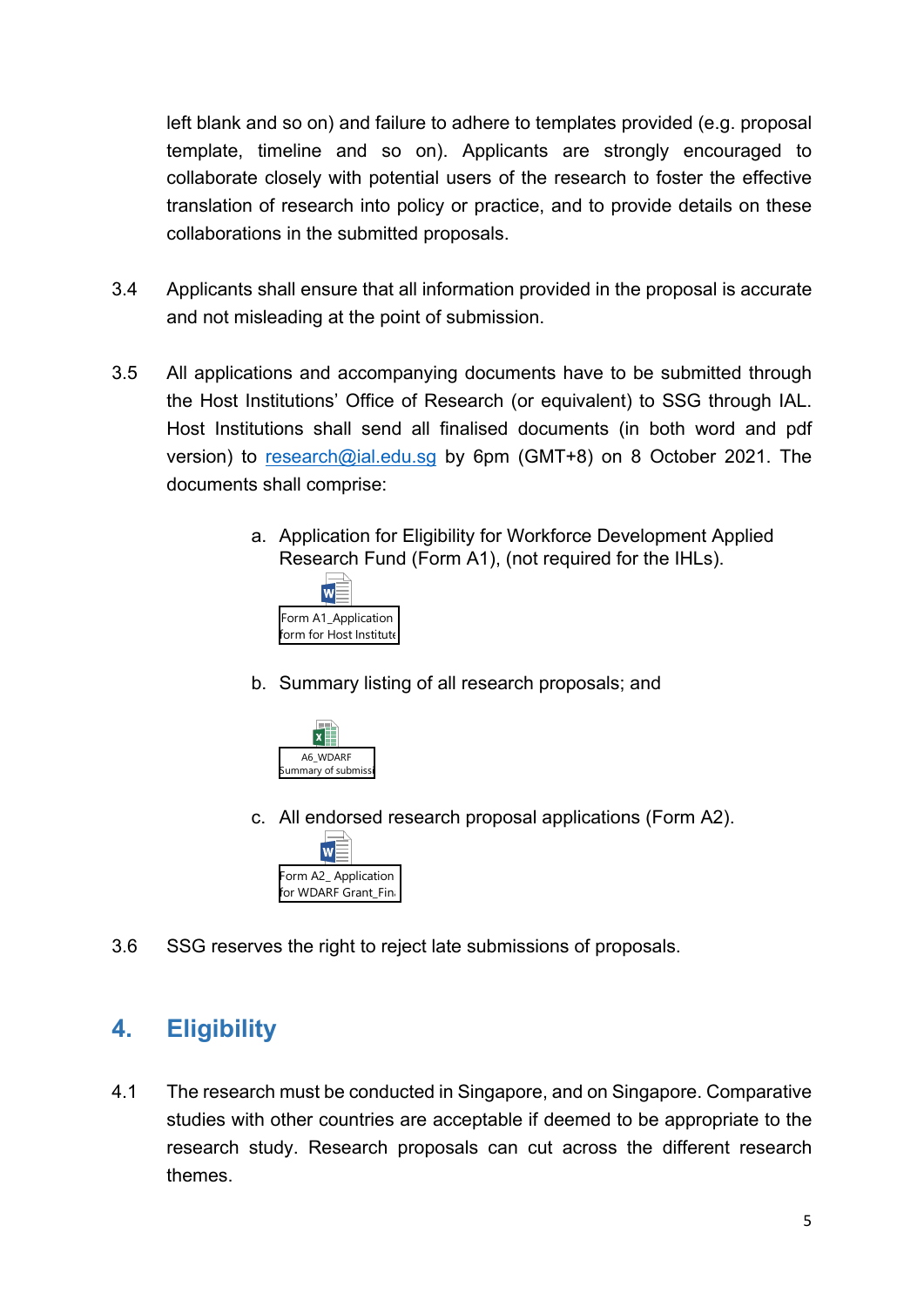- 4.2 The WDARF Grant Call is open to all local Host Institutions. Foreign institutions and researchers may partner a Host Institution for the grant call. Foreign researchers may participate as Principal Investigator, Co- Principal Investigator or Collaborator.
- 4.3 SSG reserves the right to disqualify or reject any project team in the event of the withdrawal of any member from the project team.
- 4.4 The WDARF Grant allows for joint submission from eligible institutions. However, the disbursement of the grant will be made only to the primary Host Institution.
- 4.5 The Principal Investigator may submit more than one (1) proposal, but funding a Principal Investigator for more than one (1) proposal at a time will only occur in exceptional circumstances. Principal Investigators with existing approved projects may submit proposals.
- 4.6 Research proposals already funded by other funding bodies will not be considered under the WDARF Grant. Similar version of part(s) of the research proposal shall not be submitted to other agencies for funding prior to the end of the current grant call process.

#### Host Institutions

- 4.7 All Host Institutions have the following responsibilities:
	- a. Support the grant application and review the application to ensure complete and quality submission;
	- b. Allow the project to be undertaken by the research team and at its premises;
	- c. Support the Principal Investigator's project in terms of providing other support outside of the WDARF, if necessary, to ensure its success. This could include the hosting of foreign researchers; and
	- d. Provide the resources and infrastructure to effectively carry out operational processes for the administration of any grants received, including the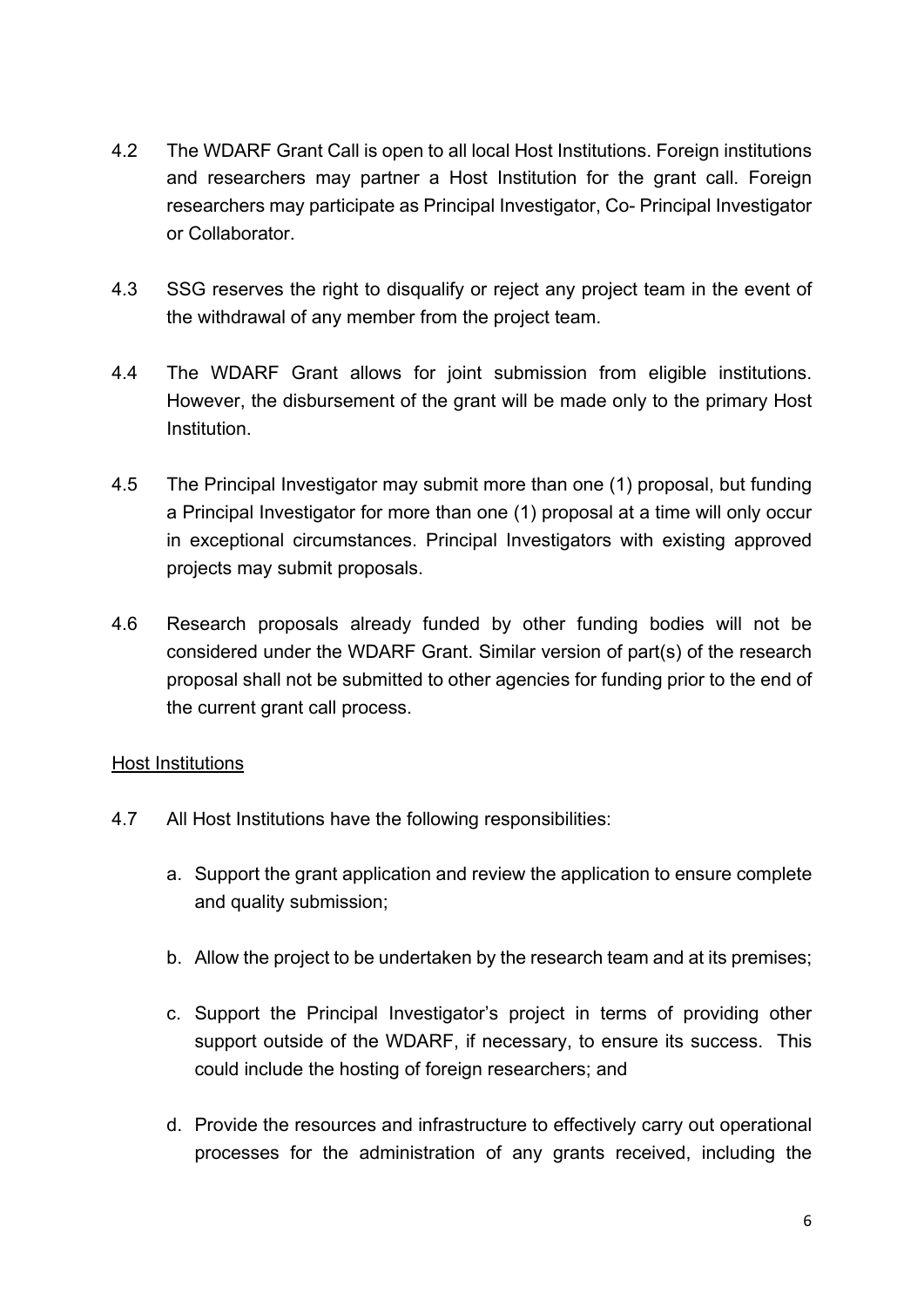procurement of services, management of funds, asset inventories, collation of project reports, etc.

- 4.8 By endorsing the grant application(s), the Host Institution is confident that the proposed research team has the necessary competencies and track record to bring about the successful completion of the proposed project.
- 4.9 For each awarded research project, the Host institutions would be required to enter into a grant agreement/contract with SSG for the duration of the research project.

#### Research Team

- 4.10 The Principal Investigator must fulfil the following requirements at the point of application:
	- a. Holds a primary full-time appointment (defined as a minimum commitment of at least 9 months per year) or an affiliation with an institution (may be local or foreign);
	- b. Holds an EdD or PhD qualification;
	- c. Has at least five (5) years of research experience, and has assumed the responsibility of a Principal Investigator or Co-Principal Investigator for at least one (1) research project;
	- d. Has managed project grants of the magnitude requested in the application; and
	- e. Has a track record of leadership ability in leading research projects and providing mentorship to research team, as well as having productive research outcomes.
- 4.11 The research team may comprise international researchers but must include at least one Singaporean or Singapore Permanent Resident within the team. The researchers or research partnerships would be expected to have a mix of skills including: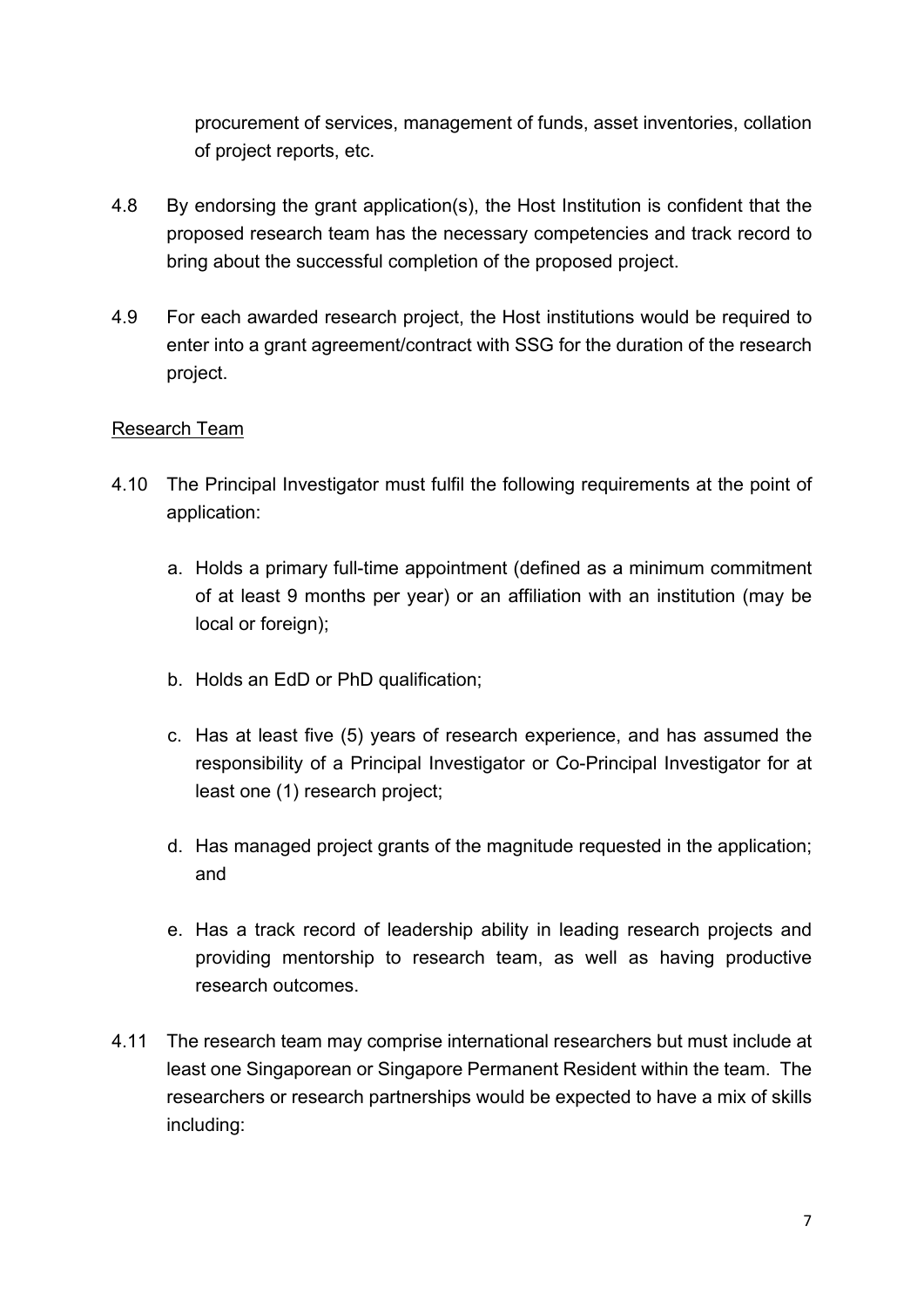- a. A strong understanding and appreciation of the broad policy context in the area of skills and workforce development and lifelong learning, and its linkages to the SkillsFuture programmes and policies;
- b. Research and analytical expertise in one or more social, economic or behavioural science disciplines, and the use of multi-disciplinary approaches where appropriate.

#### <span id="page-7-0"></span>**5. Research Timeframe**

- 5.1 Project duration shall be capped at 24 months, and adhere to the approved timeline committed in the proposal.
- 5.2 Projects longer than 24 months may be funded on a case-by-case basis and are subject to approval.
- 5.3 Projects shall commence within one month of the signing of the Grant Agreement. SSG will review cases of projects not meeting this requirement on a case-by-case basis and reserves the right to disqualify or reject projects that are unable to meet this requirement.

### <span id="page-7-1"></span>**6. Funding Support**

- 6.1 Research projects must be costed appropriately and reasonably according to the methodology proposed and overall size of the project. Applicant shall exercise due diligence to ensure that the budget is value for money. Upon inprinciple approval of the research proposal, the research team and SSG will embark on a meeting to assess and phase the budget before finalising the budget to be supported.
- 6.2 The fundable components are:
- 6.2.1 Research Manpower
	- a. Manpower expenses for personnel engaged for the research project, and can include personnel to conduct research, research management and research administration. Supported costs include the full remuneration package per Host Institution's Human Resource policy, and shall be prorated based on the personnel's direct involvement in the project.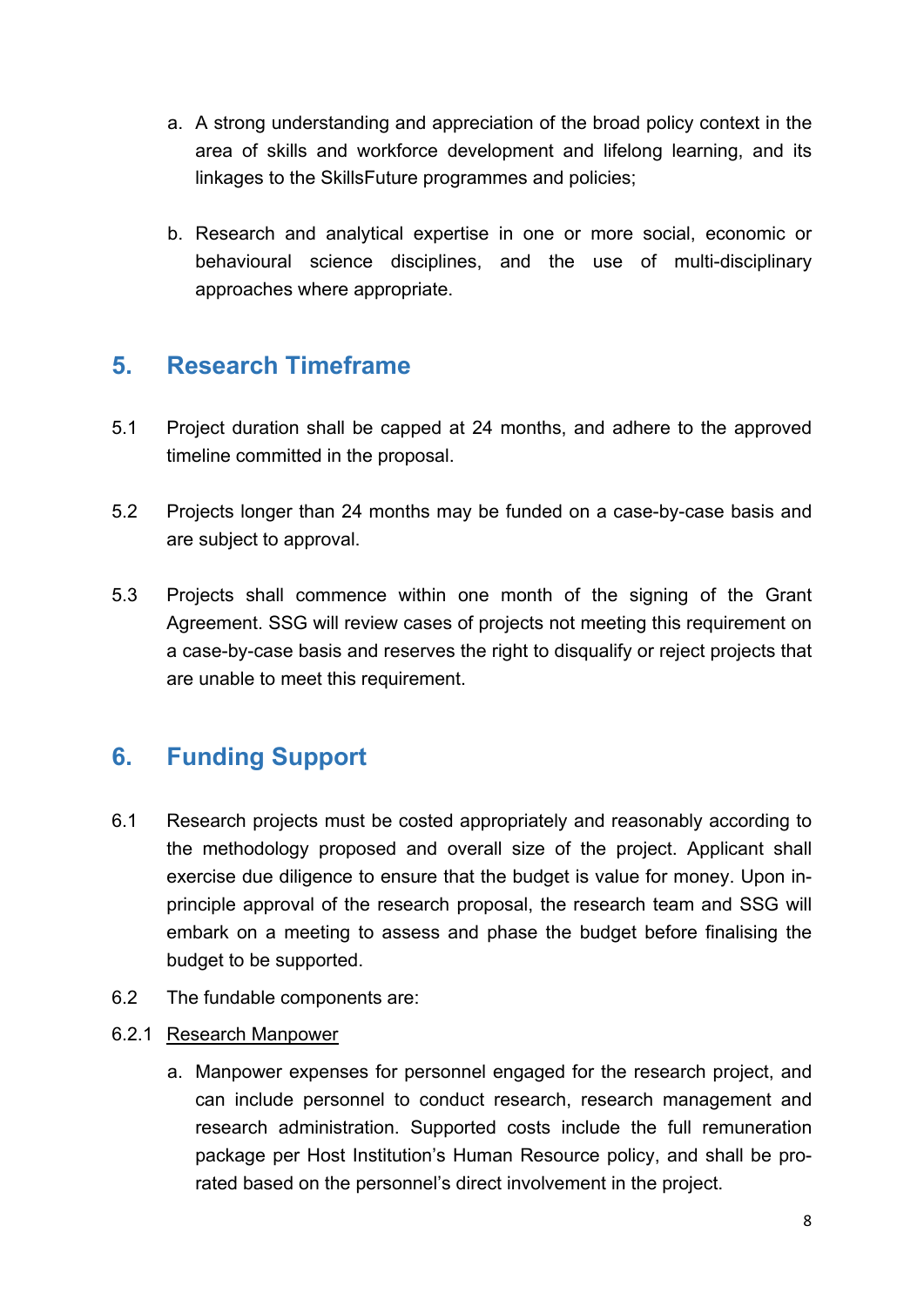- b. Funding of research staff under the WDARF must comply with the prevailing and consistently applied Human Resource guidelines of the employing Host Institution.
- c. The salary cost of Principal Investigator, Co-Principal Investigator and Collaborator are not funded if they are employed by the Host Institutions. However, if these resources are from partner institutions and there are direct costs to the Host Institutions to engage and collaborate with them, the relevant costs are funded.

#### 6.2.2 Other Operating Expenses

- a. Survey administration and logistics costs (e.g. data collection related costs, printing of survey forms, incentives to garner responses);
- b. Purchase of survey or administrative datasets;
- c. Printing of research reports and materials;
- d. Engagement fee of experts such as consultants
- e. Travel and Accommodation (e.g. travel cost for experts)

Refer to Annex A on the list of fundable / non-fundable components.

- 6.3 All items claimed must comply with the Host Institution's internal procurement process, guidelines and policies.
- 6.4 Indirect costs in research are those costs that are incurred for common or joint objectives and therefore cannot be identified readily and specifically with a particular sponsored project, but contribute to the ability of the Host Institution to support research projects, such as providing research space and administering the activities. SSG will support indirect research costs (IRC) at a flat rate of **20%** of the total qualifying direct costs of each approved project. Principal Investigator will need to budget for the IRC within the overall project cost. SSG reserves the right to adjust this rate.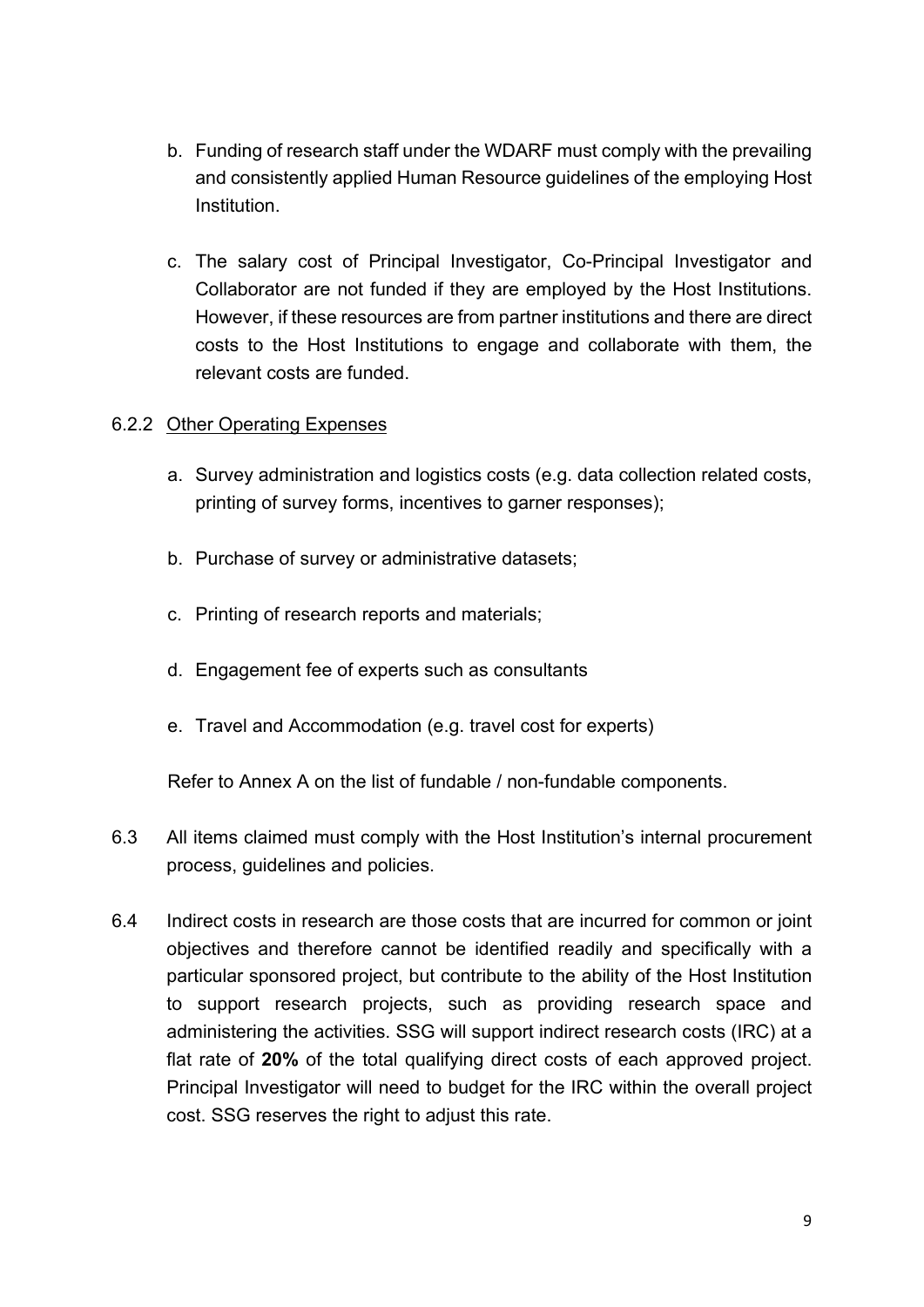### <span id="page-9-0"></span>**7. Evaluation Criteria**

| <b>Area</b>                                    | <b>Sub Area</b>                                                                     | <b>Criteria</b>                                                                                                                                                                                                                                                                                                    |  |
|------------------------------------------------|-------------------------------------------------------------------------------------|--------------------------------------------------------------------------------------------------------------------------------------------------------------------------------------------------------------------------------------------------------------------------------------------------------------------|--|
| <b>Relevance</b><br>and Impact                 | Alignment to Research<br><b>Themes</b>                                              | <b>Addresses the Broad Research Questions</b>                                                                                                                                                                                                                                                                      |  |
|                                                | Impact of Research                                                                  | Has strong potential for contribution to<br>policy and practice in the area of skills<br>development and adult learning, and has<br>articulated the pathways to impact and<br>plans for involving and disseminating<br>research insights to potential users,<br>including those outside the academic<br>community. |  |
| <b>Technical</b><br><b>Merits</b>              | <b>Clarity of Research Topic</b><br>and Relevant to Research<br>Outcome             | Research problem is clearly stated, and<br>research questions are relevant to the<br>problem defined                                                                                                                                                                                                               |  |
|                                                | Relationship between<br>Conceptual/theoretical<br>Framework<br>and Problem of Study | There is a logical relationship between the<br>problem and the conceptual/ theoretical<br>framework (supported by adequate review<br>of literature).                                                                                                                                                               |  |
|                                                | Clarity and Adequacy of<br>Research Method(s)                                       | The methodological approach is<br>appropriate to address the research<br>questions/objectives and is clear and<br>adequate in terms of design, and analytical<br>framework.                                                                                                                                        |  |
| Project<br><b>Team and</b><br><b>Execution</b> | Manpower and Quality of<br><b>Research Team</b>                                     | Resource is adequate to meet the timeline<br>and researchers have the relevant<br>expertise                                                                                                                                                                                                                        |  |
|                                                | Timeline                                                                            | Reasonable and achievable, with the<br>findings produced in a timely manner                                                                                                                                                                                                                                        |  |
|                                                | <b>Budget</b>                                                                       | The budget is itemized with realistic<br>estimates and is value for money.                                                                                                                                                                                                                                         |  |

7.1 Proposals will be evaluated based on the following criteria:

7.2 The proposals will be evaluated by an expert panel appointed by SSG. The panel may be informed and supplemented by peer reviews by experts in the specific fields, to make informed evaluation.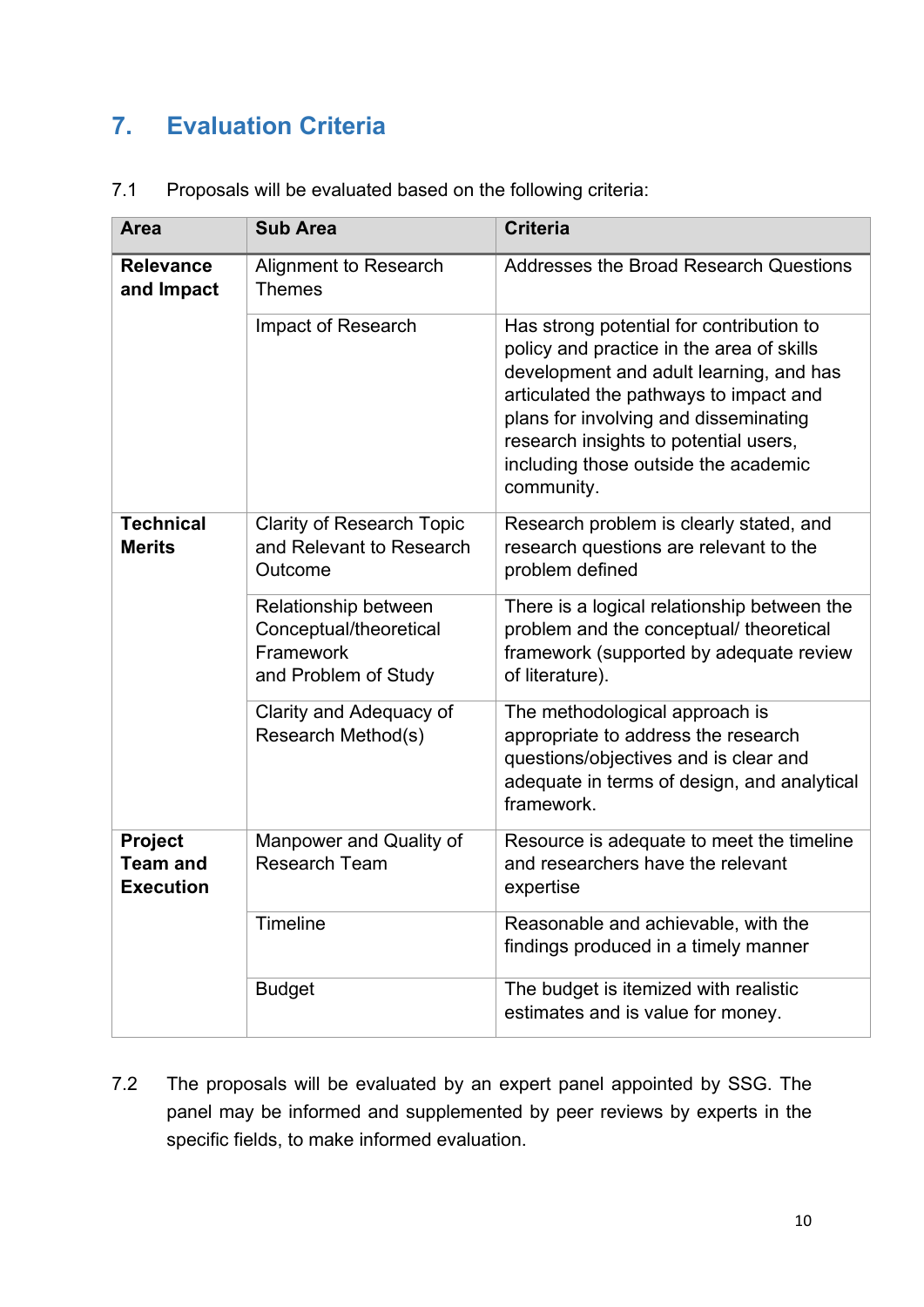- 7.3 The proposals and inputs from the expert panel, as well as inputs from potential users of the research, will be submitted to SSG Research Committee for selection and approval.
- 7.4 Principal Investigators will be notified of the results through their Office of Research. The SSG Research Committee reserves the right to reject any or all proposals submitted without being obliged to give any reason thereof. Appeals will not be entertained.

### <span id="page-10-0"></span>**8. Intellectual Property Management**

- 8.1 The ownership of the Intellectual Property (IP) created as a result of the research funded by WDARF is subjected to the prevailing Intellectual Property policies and guidelines of the Host Institution.
- 8.2 The Host Institution shall pay all costs and legal fees in connection with IP registration and management, where applicable.
- 8.3 The Host Institution to grant to the Singapore Government and public sector agencies, free of any additional charge, a worldwide, perpetual, irrevocable and non-exclusive licence to use, modify, adapt, publish and reproduce for any purpose whatsoever all IP created from the WDARF for non-commercial, R&D and/or educational purposes.
- 8.4 The Singapore Government and public sector agencies shall be entitled to grant its contractors sublicenses out of any of its rights.
- 8.5 The Host Institution may publish at any symposia; national, regional, international professional meetings; or in any journals, dissertation, newspaper or otherwise. All publications shall acknowledge the funding support by SSG by citing the Grant name 'SkillsFuture Singapore's Workforce Development Applied Research Fund' and SSG's official grant number for the project. It is the Principal Investigator's and Host Institution's responsibility to ensure that the protection of any IP is not compromised as a result of the research publication of the research project.
- 8.6 Except for articles or papers published in scientific, technical or professional journals, the following disclaimer must be included in all publications arising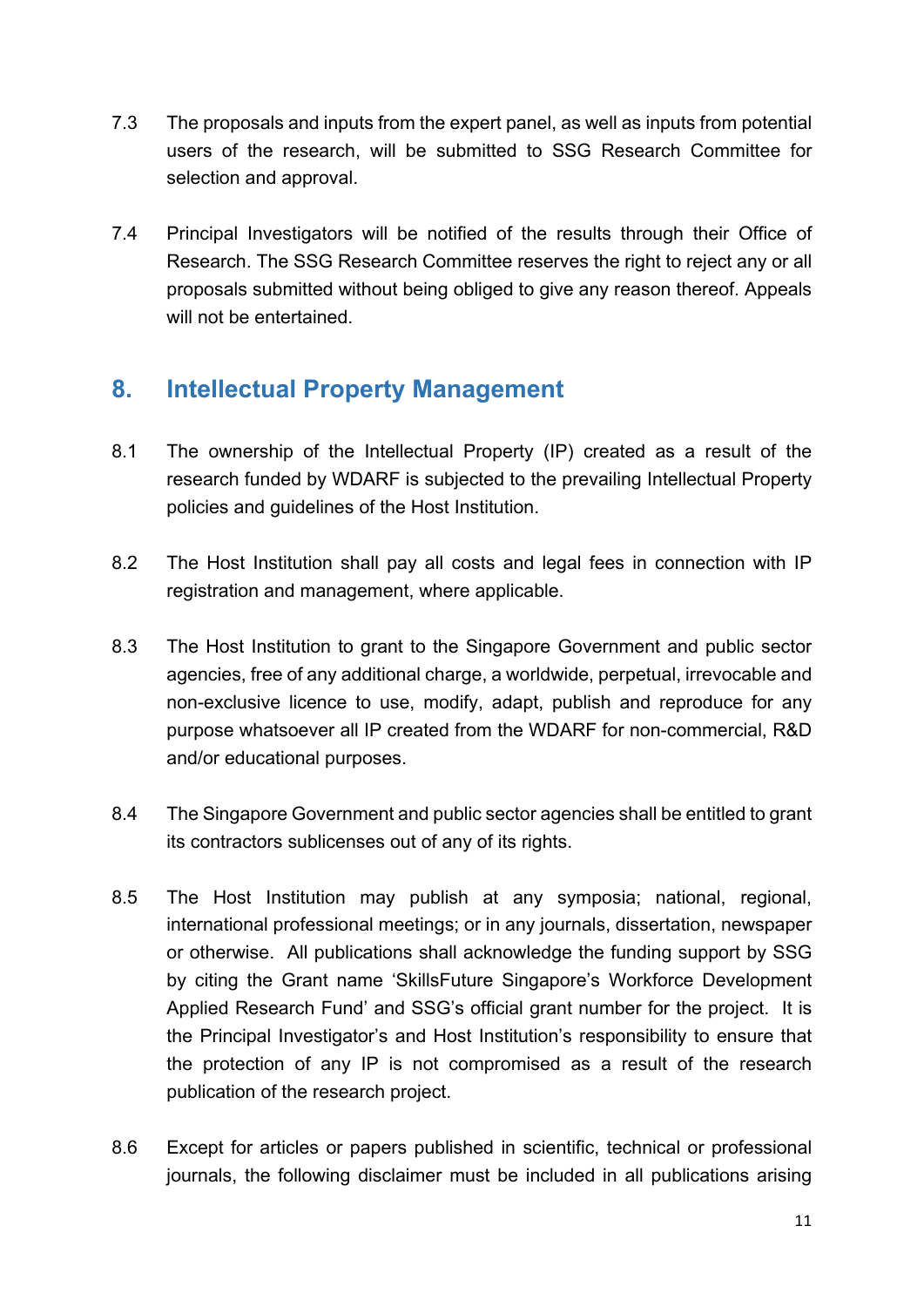from the funded research: 'Any opinions, findings, and conclusions or recommendations expressed in this material are those of the author(s) and do not necessarily reflect the views of the SkillsFuture Singapore or the Singapore Government."

8.7 All publications and any other outputs arising from this grant shall be made known to SSG and a copy be made available to SSG upon request.

### <span id="page-11-0"></span>**9. Data Sharing Policy**

- 9.1 All data generated from the Research shall be anonymised and aggregated as outlined in the plan to be outlined by the Institution pursuant to 9.2. Such data will be made available to user communities which includes other researchers, analysts and policy makers at the earliest feasible opportunity, which shall be no later than twelve (12) months after the end of the Term or official date of publication, whichever is earlier.
- 9.2 The Institution shall outline a plan (which shall be aligned with the Institute's data management policy) to manage data obtained in the course of the Research, and such plan shall address the following:
- 9.2.1 the anonymisation of all data so obtained;
- 9.2.2 the submission of final datasets of the anonymised data to SSG for the purposes set out in 9.3;
- 9.2.3 the management of requests from user communities for the aggregated and anonymised data and ensuring that such requests are adequately met within a reasonable time; and
- 9.2.4 the rendering of all assistance reasonably required by the Grantor and the Appointee in relation to the data generated from the Research, such assistance to extend to (but not be limited to) requests for further analysis of the data made during the period of 10 years commencing after the date of completion of the project. For the purposes of this clause, completion of the project shall refer to end of Term.
- 9.3 Each of the Grantor and the Appointee may do any one or more of the following: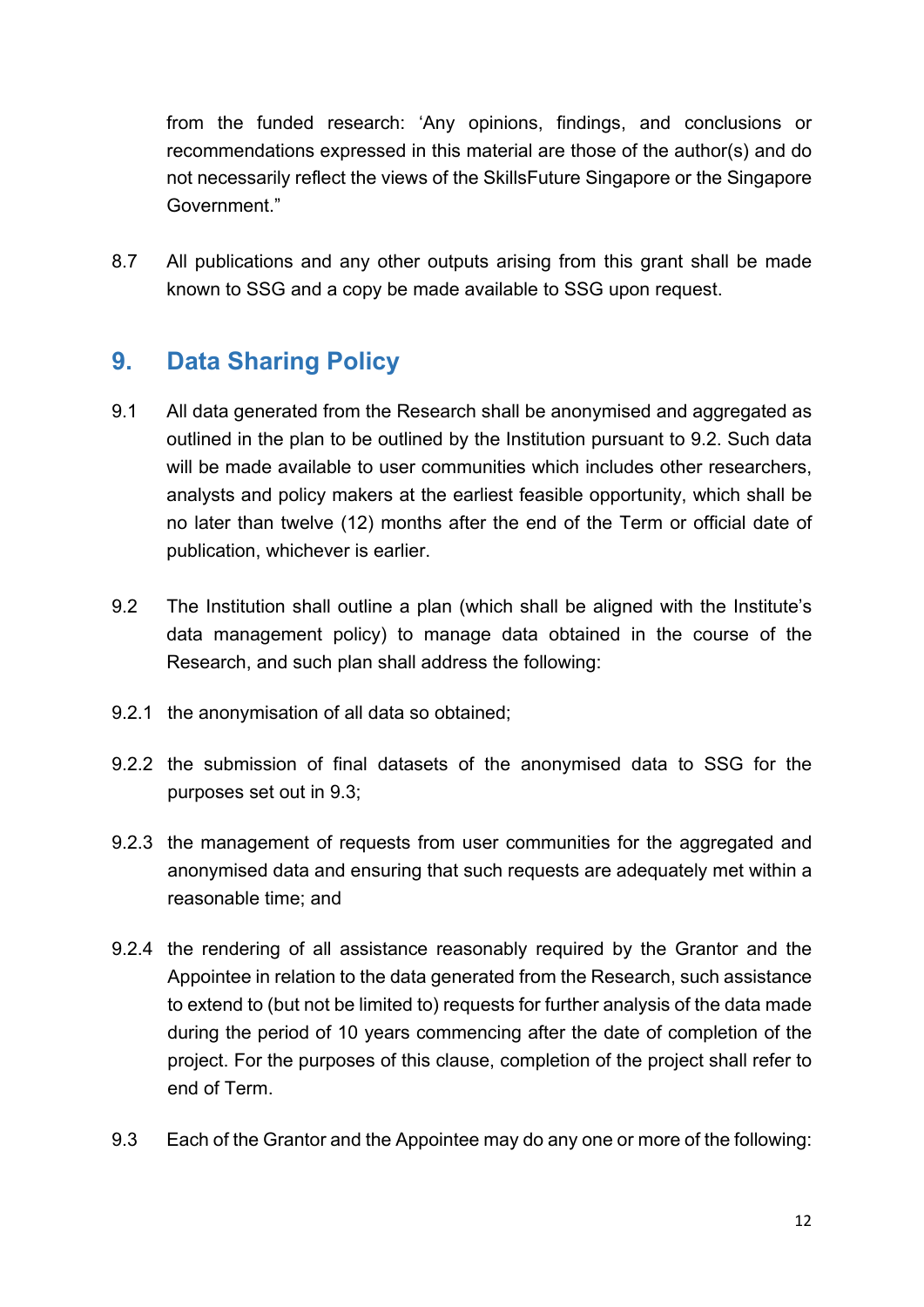- 9.3.1 Use the data for analysis and published derived statistics;
- 9.3.2 Use data for research purposes;
- 9.3.3 Share data with its research collaborators or parties commissioned by the Grantor;
- 9.3.4 Acknowledge the data source if data is used; and
- 9.3.5 Use the data for any other purpose that is not prohibited by applicable law (as long as such use is in compliance with applicable law).
- 9.4 To enable the Grantor and the Appointee to take any of the actions stated in 9.3, the Institution shall ensure that it obtains all consents necessary under law, such consents to be in express written form.

#### <span id="page-12-0"></span>**10. Research Ethics Policy**

- 10.1 The Host Institution is responsible for establishing a research ethics policy and enforcing its compliance. It is the responsibility of the Principal Investigators, their Ethics Review Committee (or Institutional Review Board), and the Host Institutions to protect the rights of study subjects and the confidentiality of data, and in compliance with the applicable legislation such as the Personal Data Protection Act.
- 10.2 There shall be an informed consent process. It shall include, where appropriate, information letter on the research project, and consent form to seek permission on sharing of data for wider or future research use to maximise the value of the data, while providing adequate safeguards for the individual, and allowing participants to withdraw from the research at any point should they wish.
- 10.3 A copy of the ethics approval to be lodged with SSG before commencement of data collection.
- 10.4 If there is no ethics review committee set up at the Host Institution, the Principal Investigator can submit the ethics application to IAL's Ethics Committee for ethics clearance.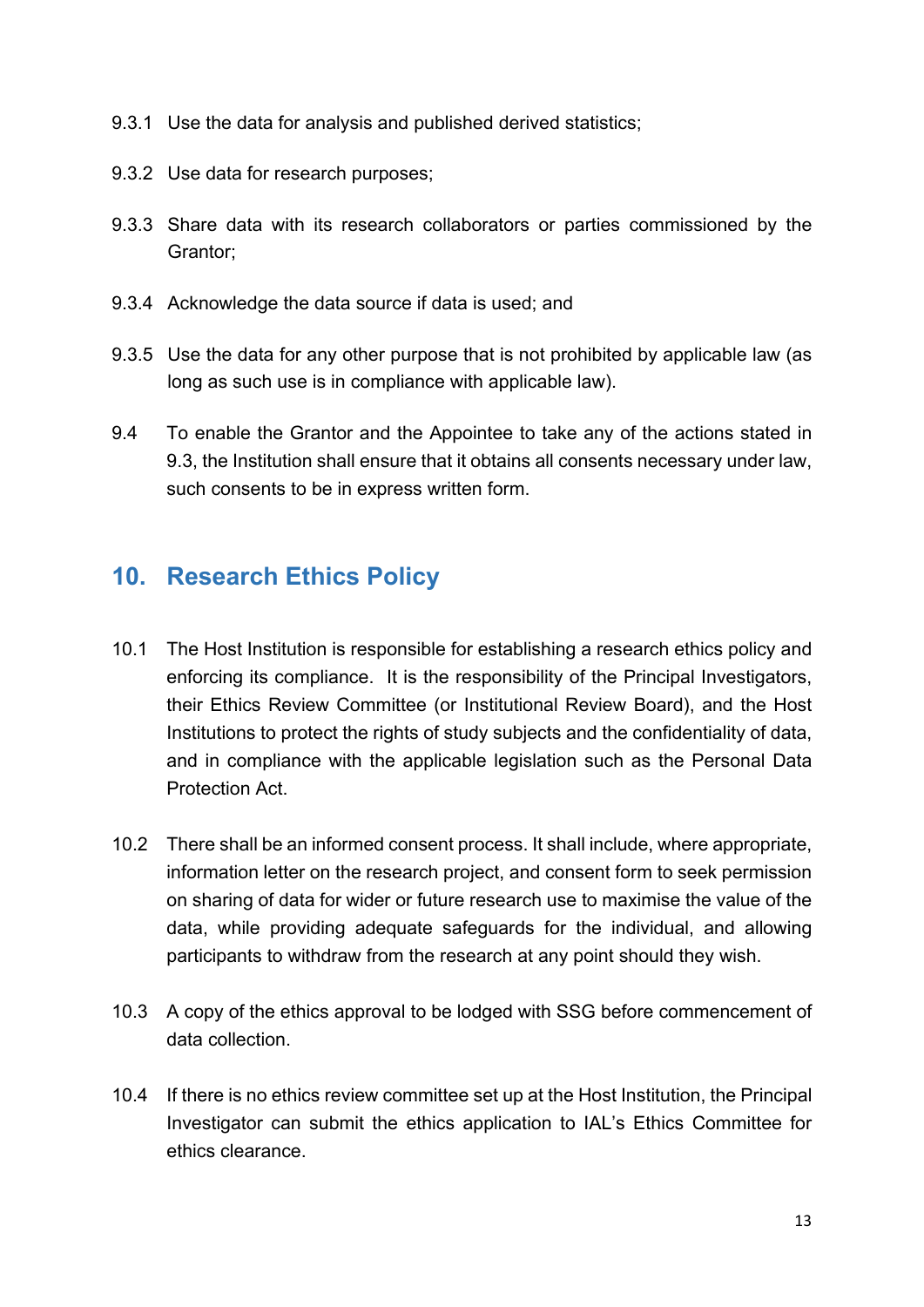#### <span id="page-13-0"></span>**11. Disbursement of Funds**

- 11.1 Only items specified and approved in the Grant Agreement will be funded by **WDARF**
- 11.2 WDARF Grant is provided on a reimbursement basis. Host institution shall pay for the incurred expenditure for the project first, and subsequently claim for reimbursement from SSG.
- 11.3 Host Institutions shall use WDARF's prescribed grant request form to claim for reimbursement. The claims submitted by the Host Institution must be supported by originals or certified true copies of receipts, payment vouchers or invoices by the Chief Finance Officer /Director and External Auditors of the Host Institution.
- 11.4 Claims may be submitted on a half-yearly basis (at the beginning of January and July) for expenses incurred for the past six (6) months, on the prescribed form together with supporting payment documents.
- 11.5 As and when directed by SSG, Host Institution will allow an auditor appointed by SSG to carry out an audit of its financial and related processes/procedures pertaining to the utilisation of the grant.

### <span id="page-13-1"></span>**12. Performance Management**

#### 12.1 Progress report

- a. Principal Investigators are to submit soft copies of the half-yearly progress reports for each project via their respective Office of Research (or equivalent) per the schedule stated in the contract. The progress report shall also include any changes to the projected cashflow and project schedule.
- b. These reports may be reviewed by an appointed panel or WDARF Secretariat to assess the progress of the project, and the Principal Investigators may be invited to make a presentation of their research progress / findings to SSG's appointed panel or WDARF Secretariat. Principal Investigators may be required to give additional information about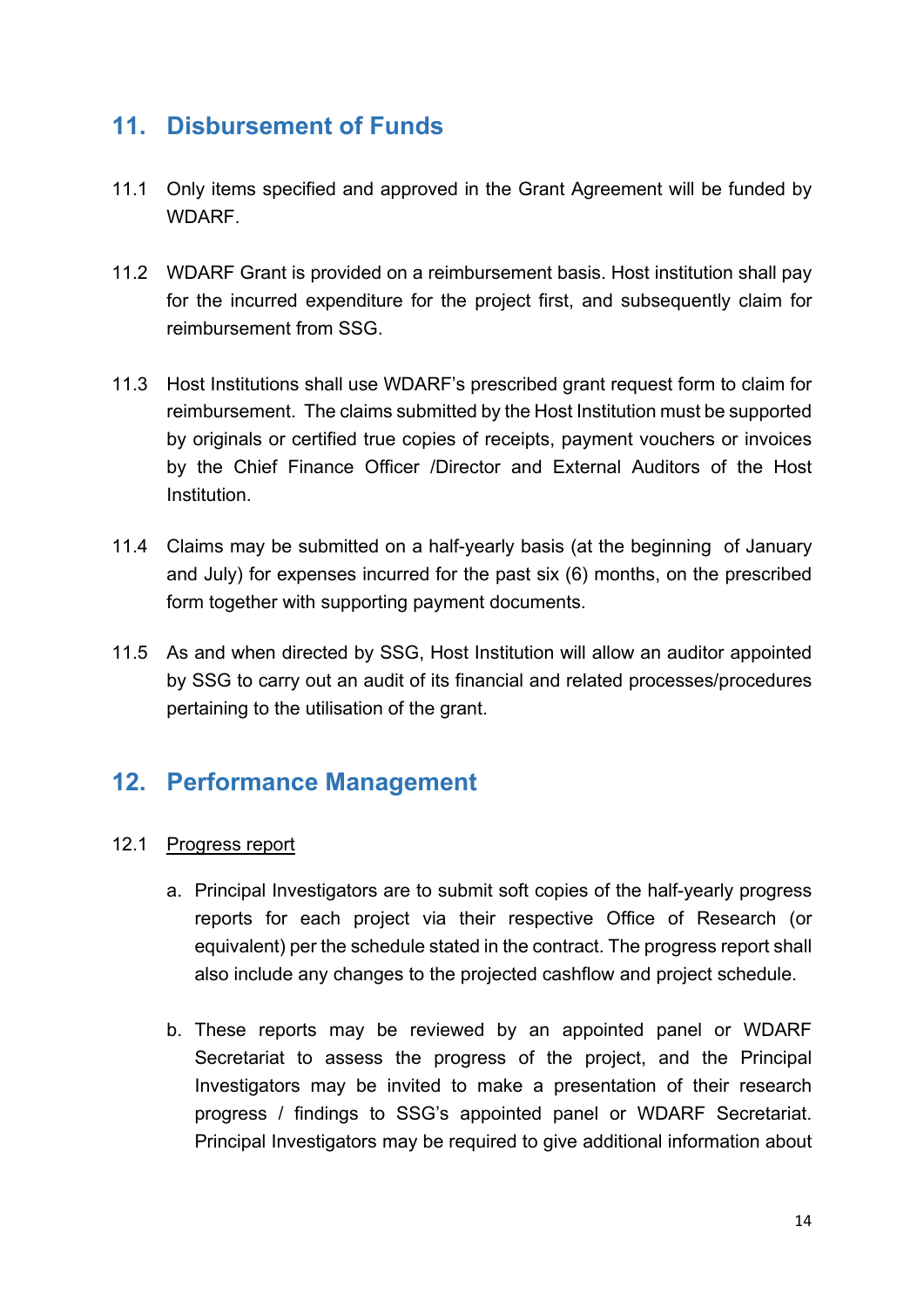the progress of their project if the information submitted is deemed inadequate.

- c. Principal Investigators who fail to submit their progress report may be denied any grant disbursement until such progress report is submitted.
- d. A template of the progress report will be provided after awarding the research proposals.

#### 12.2 Final report

- a. Principal Investigator is to submit soft copies of the final report within one (1) month from the project completion date (the writing of the final report shall be within the approved project timeline).
- b. Principal Investigator may be invited to make a presentation on the completed project to SSG/SSG appointed panel to ensure that the project has been completed satisfactorily, and that potential users of the research have been involved in the research.

#### 12.3 Yearly Audit Report

- a. Principal Investigator may be asked to submit a Yearly Audit Report of the proceeding financial year.
- b. The Yearly Audit Report must be prepared by the Host Institution's internal or external auditors, and certified by the Director of Research or equivalent.
- c. The Yearly Audit Report shall confirm that the Host Institution's requisitions are made in accordance with the Terms and Conditions of a Competitive Grant, and Guidelines.

#### 12.4 Assessment of research impact

a. Principal Investigator is to provide an assessment of the research impact (as outlined in section 6b of the WDARF application form A2) 6 months after closure of the project. This assessment should include a description of how the research outcomes have been communicated to interested parties, including potential users that were identified in the research proposal.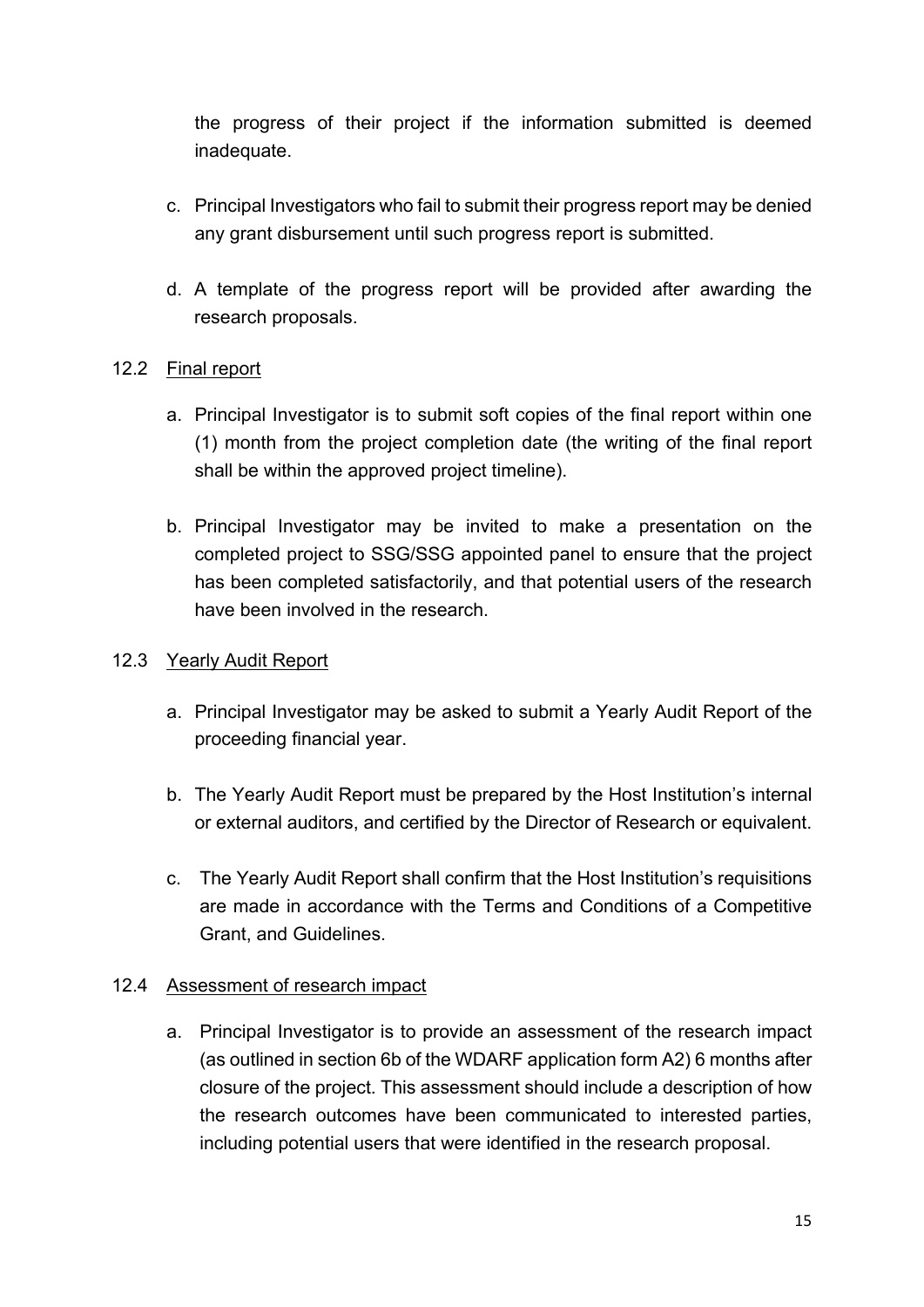### <span id="page-15-0"></span>**13. Grant Variation**

13.1 Principal Investigators should submit all grant variations through the Host Institution's ORE, using the appropriate forms:

| S/N | <b>Type of Variation</b> | Form                                    |
|-----|--------------------------|-----------------------------------------|
|     | Amendments to Project    | Form A5                                 |
|     | <b>Fund Virements</b>    | A5_WDARF Project<br>Variation Form.docx |

- 13.2 Principal Investigators should refer to "Guidance for Processing Variation Requests" (Annex B) in their preparation of the variation requests to ensure that all supporting documents have been duly completed.
- 13.3 OREs should evaluate the Principal Investigators' requests and make decisions on all requests that fall within the Host Institution's approving authority. For requests that require SSG's approval, OREs should first evaluate the requests based on the considerations, norms and checks listed in Annex B and make recommendations for SSG's consideration.
- 13.4 For all variation requests, SSG's decision is final and appeals will not be entertained. **Retrospective variation requests are not allowed.**
- 13.5 SSG reserves the right to reject any claims that have resulted from the project changes without prior approval from SSG (in specific circumstances as stated in Annex B).
- 13.6 Request for any variation should be made before the last three (3) months of the original end date of the project. Retrospective variation requests will not be allowed, unless there is compelling justification for submission of a late virement request.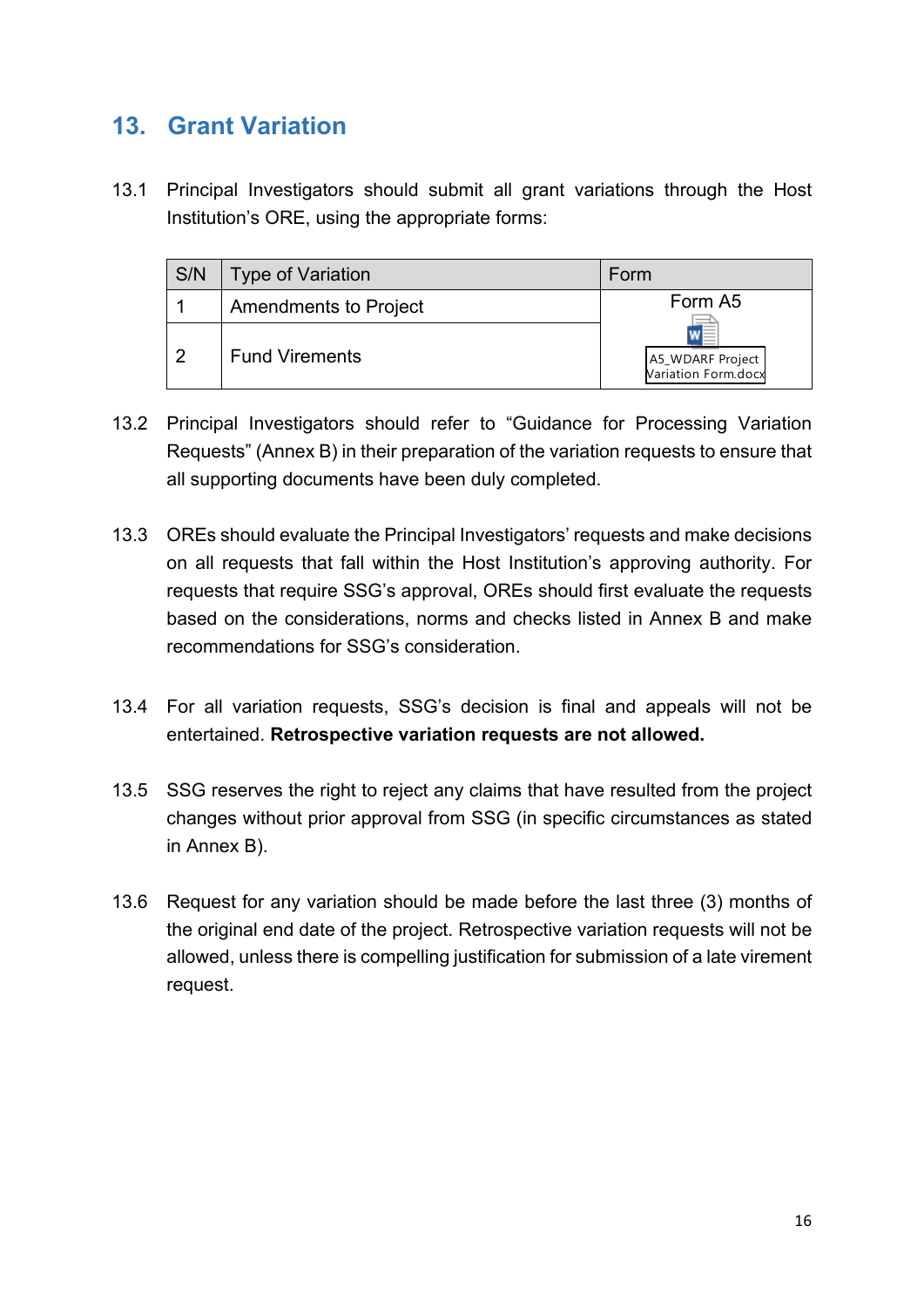### <span id="page-16-0"></span>**14. Closure of Project Accounts**

- 14.1 All projects are expected to be completed within the stipulated term as per the Grant Agreement.
- 14.2 Host Institutions and Principal Investigators are to close the research project account **within six (6) months** from the date of project completion. SSG will not reimburse any expenditure incurred after the project completion date. Claims for allowable expenses should be prorated based on the relevant project periods only, and be submitted within six (6) months following project completion. Upon payment of such expenses, Host Institutions and Principal Investigators are to close the research project account immediately.
- 14.3 Host Institution shall close the account for the WDARF Grant projects individually and return any unspent funds to SSG, if any, upon completion of the projects as and when it occurs.
- 14.4 Host Institution must ensure that Principal Investigators are not to issue any new purchase orders after the project completion date, including retrospective orders.

#### Final Statement of Account

14.5 The Host Institution is required to submit a Final Statement of Account **within six (6) months** following the end of the project.

#### <span id="page-16-1"></span>**15. Compliance of Administrative Guidelines**

- 15.1 In the event of non-compliance of this administrative guidelines, SSG reserves the right to:
	- a. withhold or withdraw the funding;
	- b. disqualify the Principal Investigators from subsequent WDARF competitive funding; and/or
	- c. take any action SSG deems appropriate.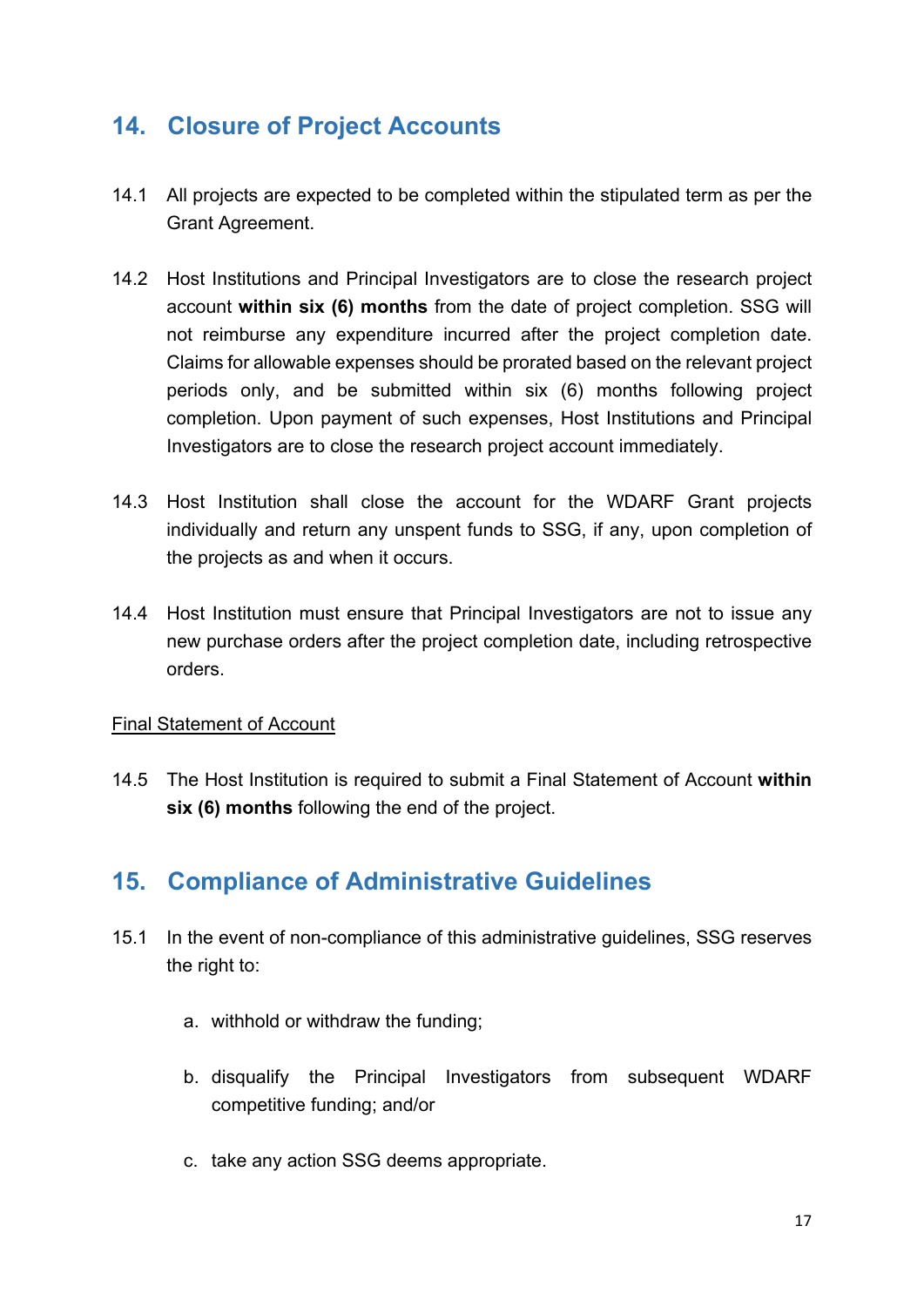#### <span id="page-17-0"></span>**16. Financial Regulations on Expenditure and Payment**

- 16.1 Host Institutions and Principal Investigators should not commit to any expenditure before receiving the funding approval by SSG.
- 16.2 Similarly, Host Institutions and Principal Investigators should not commit to any expenditure after the project end date, inclusive of any approved extension period.
- 16.3 Host Institutions and Principal Investigators are to follow Host Institutions' procurement procedures and guidelines to ensure that all purchases made using WDARF Grants provide value for money and processes are transparent.
- 16.4 Host Institutions are required to ensure that there are adequate internal financial controls and processes as well as adequate cost control measures to ensure that resources are utilised prudently and cost inefficiencies are minimised.
- 16.5 As and when directed by SSG, Host Institutions will allow an auditor appointed by SSG to carry out an audit of its financial and related processes/procedures pertaining to the utilisation of WDARF Grants.

#### <span id="page-17-1"></span>**17. Miscellaneous**

SSG reserves the right to revise the administrative guidelines. The Host Institutions will be informed accordingly.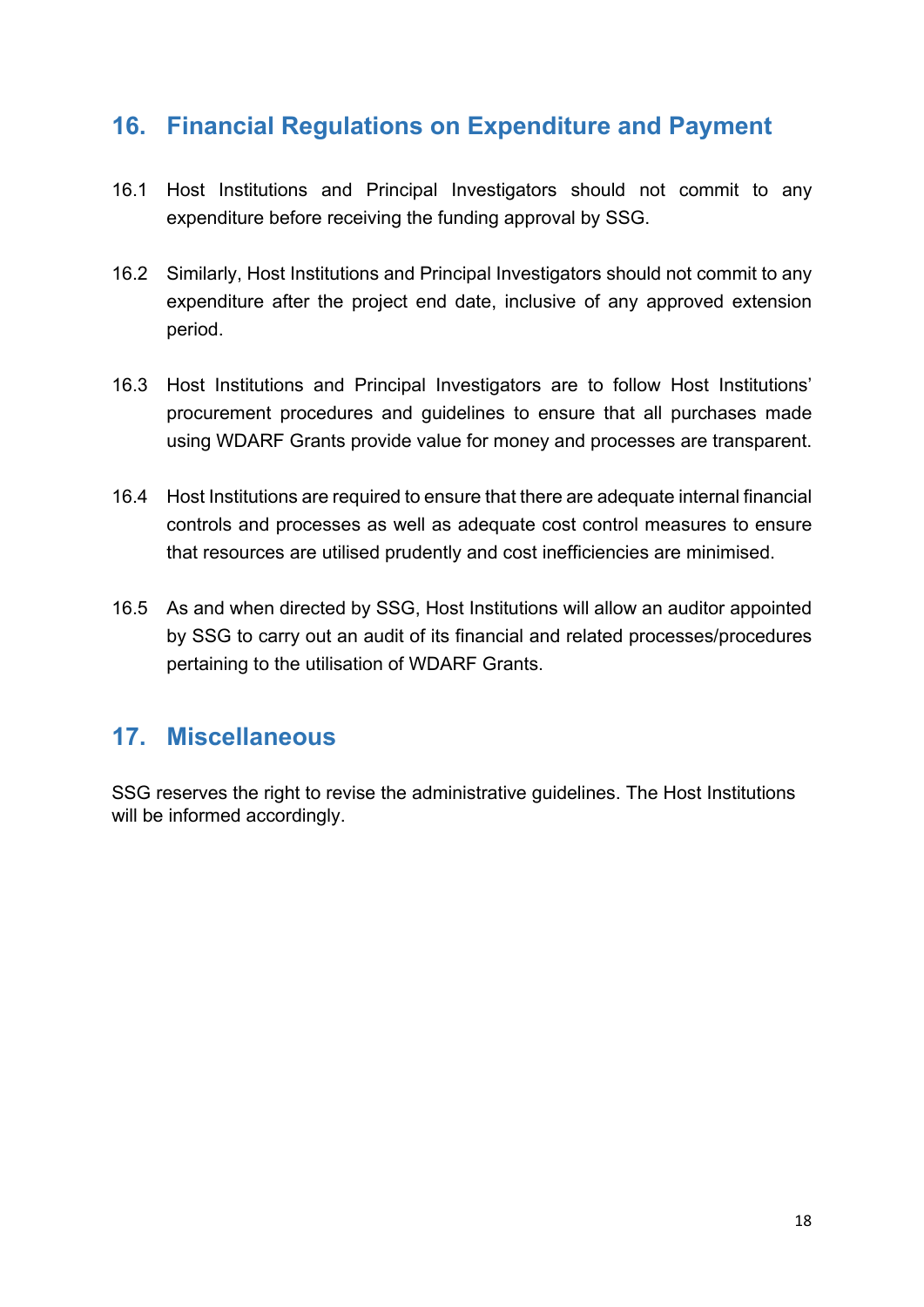## <span id="page-18-0"></span>**Annex A - List of fundable / non-fundable components**

| <b>Type of Expenses</b>                                                                                     | Supportable?                                                                                                                                                       | <b>Description</b>                                                                                                                                                                       |
|-------------------------------------------------------------------------------------------------------------|--------------------------------------------------------------------------------------------------------------------------------------------------------------------|------------------------------------------------------------------------------------------------------------------------------------------------------------------------------------------|
| <b>Research Manpower</b>                                                                                    |                                                                                                                                                                    |                                                                                                                                                                                          |
| Principal Investigator<br>(PI), Co-Principal<br>Investigator and<br>Collaborators                           | Not supportable if<br>they are already<br>employed by the<br>Host Institution.                                                                                     |                                                                                                                                                                                          |
|                                                                                                             | <b>Supportable</b> if<br>they are from<br>partner institutions,<br>and there are<br>direct costs to the<br>Host Institution to<br>engage/collaborate<br>with them. |                                                                                                                                                                                          |
|                                                                                                             | The funding for<br>these resources<br>needs to be<br>specifically justified<br>and provided for in<br>the grant<br>application, and<br>approved by SSG.            |                                                                                                                                                                                          |
| Salary cost of research<br>assistants, research<br>associates of supporting<br>research and admin<br>staff. | Yes, but only if<br>deemed necessary<br>to the project,<br>specifically justified<br>and provided for in<br>the grant                                              | Includes salaries, CPF<br>contributions and fringe benefits<br>including medical, dental,<br>contribution to welfare fund.<br>bonuses, annual leave, staff<br>insurance, etc.            |
| application, and<br>approved by SSG.                                                                        |                                                                                                                                                                    | Allowed as part of overall<br>compensation to employees<br>provided such costs are incurred<br>under formal established and<br>consistently applied policies of the<br>host institution. |
|                                                                                                             |                                                                                                                                                                    | The salaries offered to staff shall<br>be reasonable, in line with local<br>market benchmarks and comply<br>with formal established pay scale                                            |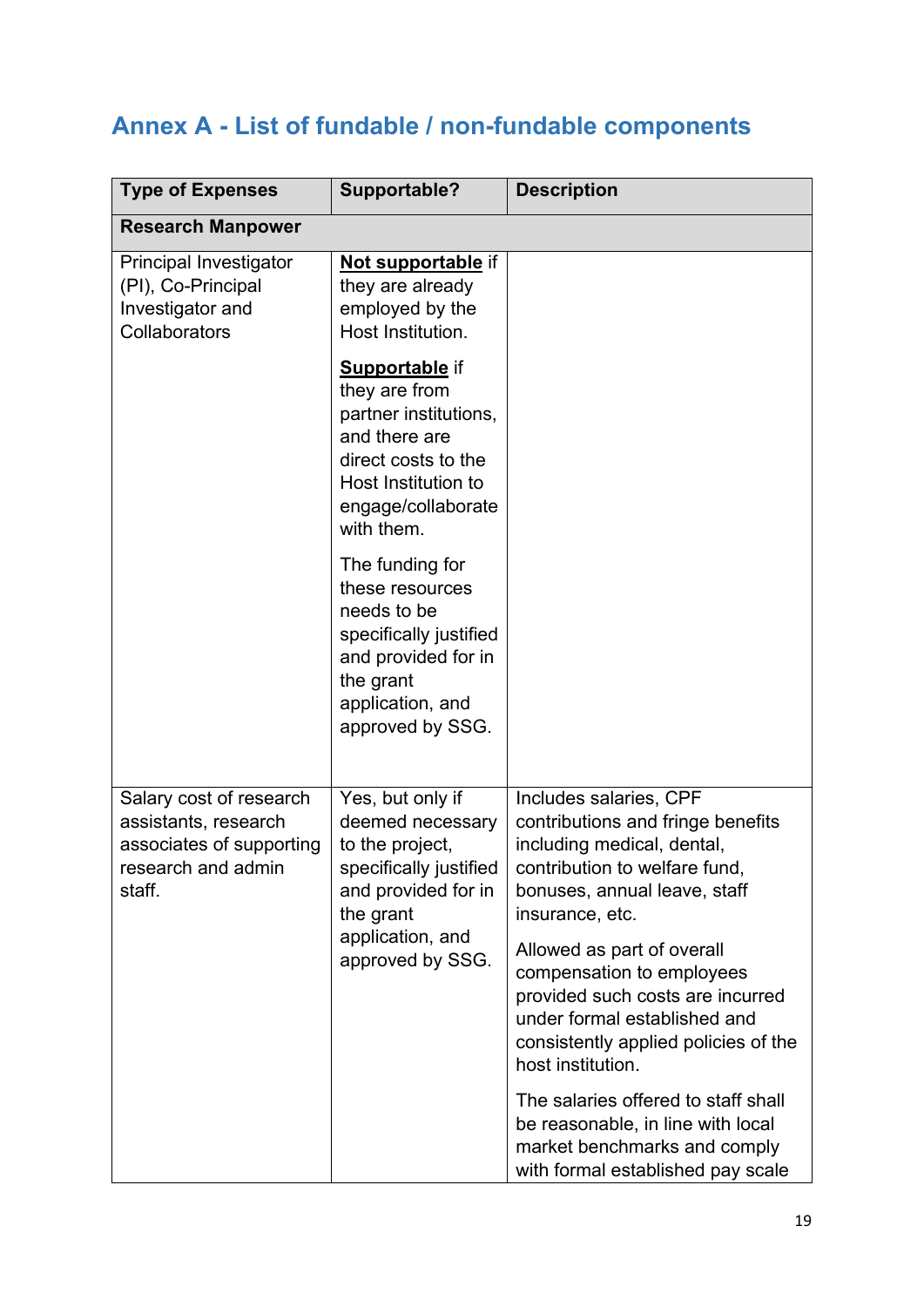| <b>Type of Expenses</b>                                          | Supportable?                                                                                                                                                 | <b>Description</b>                                                                                                                                                                                                                                                                                                                                                                                                                                 |
|------------------------------------------------------------------|--------------------------------------------------------------------------------------------------------------------------------------------------------------|----------------------------------------------------------------------------------------------------------------------------------------------------------------------------------------------------------------------------------------------------------------------------------------------------------------------------------------------------------------------------------------------------------------------------------------------------|
|                                                                  |                                                                                                                                                              | of the host institution that is<br>consistently applied regardless of<br>the source of funds.                                                                                                                                                                                                                                                                                                                                                      |
| Overtime                                                         | <b>No</b>                                                                                                                                                    |                                                                                                                                                                                                                                                                                                                                                                                                                                                    |
| <b>Staff relocation cost</b>                                     | <b>No</b>                                                                                                                                                    |                                                                                                                                                                                                                                                                                                                                                                                                                                                    |
| Staff recruitment and<br>related cost                            | <b>No</b>                                                                                                                                                    | Examples of such costs are<br>advertisement and recruitment<br>agency cost.                                                                                                                                                                                                                                                                                                                                                                        |
| Student Assistants /<br>Interns                                  | Yes                                                                                                                                                          | Only full-time students who are<br>residents of Singapore and are<br>enrolled in local institutes of higher<br>learning qualify to be supported as<br>a student assistant/intern.                                                                                                                                                                                                                                                                  |
|                                                                  |                                                                                                                                                              | Not allowable for students who are<br>recipients of existing awards (or<br>stipends) or students who are not<br>residents of Singapore.                                                                                                                                                                                                                                                                                                            |
| Experts' honorarium                                              | Yes, but only if<br>deemed necessary<br>to the project,<br>specifically justified<br>and provided for in<br>the grant<br>application and<br>approved by SSG. | Only if specifically provided for in<br>the grant proposal and approved<br>by SSG. The Expert must be<br>identified and his/her contribution<br>to the project must be clearly<br>defined and described in the<br>proposal. The Principal<br>Investigator shall verify that the<br>remuneration rates comply with<br>the Host Institution's standard<br>rates. The budget to be supported<br>will be decided based on the<br>above considerations. |
| <b>Other Operating Expenses</b>                                  |                                                                                                                                                              |                                                                                                                                                                                                                                                                                                                                                                                                                                                    |
| Airfare, accommodation,<br>per diem and local travel<br>expenses | Yes                                                                                                                                                          | Provided such costs are incurred<br>under formal established and<br>consistently applied policies of the<br>Host Institution. It includes experts<br>coming to Singapore to advise or<br>Principal Investigator, Co-<br>Principal Investigator travelling to<br>consult the experts.                                                                                                                                                               |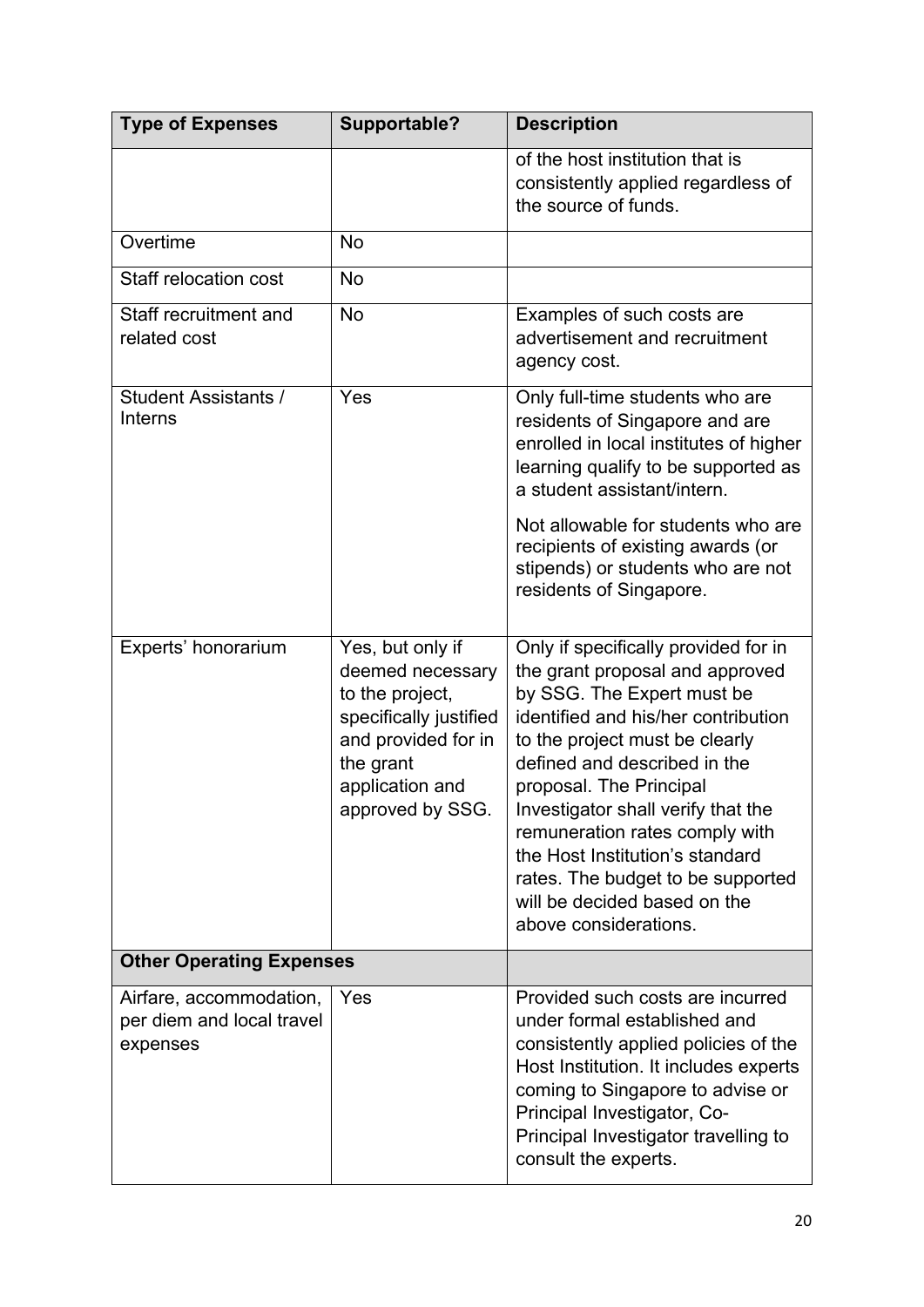| <b>Type of Expenses</b>                                                                          | Supportable? | <b>Description</b>                                                                                                                                                                                                        |
|--------------------------------------------------------------------------------------------------|--------------|---------------------------------------------------------------------------------------------------------------------------------------------------------------------------------------------------------------------------|
|                                                                                                  |              |                                                                                                                                                                                                                           |
| Training                                                                                         | <b>No</b>    |                                                                                                                                                                                                                           |
| Conference                                                                                       | <b>No</b>    |                                                                                                                                                                                                                           |
| <b>Audit fees</b>                                                                                | <b>No</b>    | This includes both internal and<br>external audit fees.                                                                                                                                                                   |
| Books and specialised<br>journals relevant to the<br>research                                    | <b>No</b>    |                                                                                                                                                                                                                           |
| Entertainment &<br>refreshment                                                                   | <b>No</b>    |                                                                                                                                                                                                                           |
| Fines and penalties                                                                              | <b>No</b>    |                                                                                                                                                                                                                           |
| <b>Goods and Services</b><br>Tax (GST)                                                           | Yes          | Allowed for expenses incurred for<br>the project.                                                                                                                                                                         |
| Insurance premiums                                                                               | <b>No</b>    | The Host Institution is responsible<br>for the insurance of the<br>equipment, relevant workmen<br>compensation and professional<br>indemnity insurance which are in<br>line with the Host Institution's risk<br>policies. |
| Legal fees                                                                                       | <b>No</b>    |                                                                                                                                                                                                                           |
| Local & overseas<br>conferences                                                                  | <b>No</b>    |                                                                                                                                                                                                                           |
| Overhead expenses -<br>rental, utilities,<br>telephone charges,<br>facilities management,<br>etc | <b>No</b>    |                                                                                                                                                                                                                           |
| Patent application, IP<br>related and<br>commercialisation<br>expenses                           | <b>No</b>    | This includes patent application<br>filing, maintenance and other<br>related cost. Such cost shall be<br>paid by the Host Institution.                                                                                    |
| <b>Staff retreat</b>                                                                             | <b>No</b>    |                                                                                                                                                                                                                           |
| Printing of final reports<br>and other deliverables                                              | Yes          | For submission to SSG only.                                                                                                                                                                                               |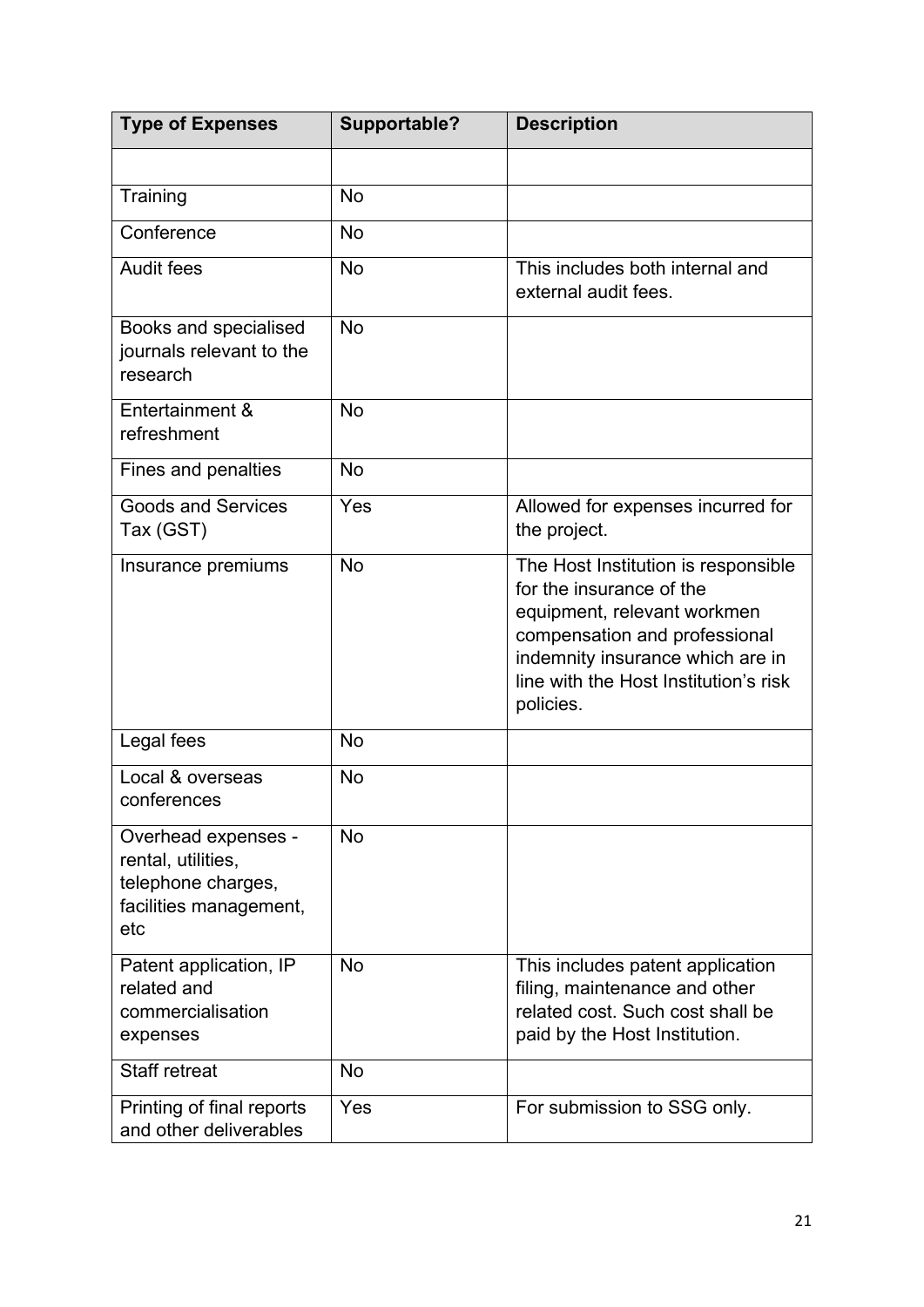| <b>Type of Expenses</b>                               | Supportable?                                                                                                                                                            | <b>Description</b>                                                                                                                                                                                                                                                                                |
|-------------------------------------------------------|-------------------------------------------------------------------------------------------------------------------------------------------------------------------------|---------------------------------------------------------------------------------------------------------------------------------------------------------------------------------------------------------------------------------------------------------------------------------------------------|
| as stipulated in the<br>proposal                      |                                                                                                                                                                         |                                                                                                                                                                                                                                                                                                   |
| Survey-related<br>expenses                            | Yes                                                                                                                                                                     | This include:<br>Cost related to survey<br>$\bullet$<br>administration and logistics<br>Purchase of survey or<br>administration database<br>Incentives to garner<br>responses (in accordance<br>to Host Institutions policy<br>and practices)<br><b>Refreshments for focus</b><br>group sessions. |
| Transportation, postage<br>& courier services         | Yes                                                                                                                                                                     | Only for expenses directly related<br>to the project. This includes<br>postage, courier and freight<br>charges for bringing in equipment<br>and specialised research<br>consumables and reimbursement<br>for staff transportation.                                                                |
| Working tools such as<br>IT equipment and<br>software | No, unless<br>deemed necessary<br>and pro-rated to<br>the project,<br>specifically justified<br>and provided for in<br>the grant<br>application and<br>approved by SSG. | Equipment shall be on rental or<br>subscription basis, unless it can<br>be justified that it is more cost<br>effective to purchase the item(s).<br>Purchase of IT equipment must be<br>in accordance with the IT policy of<br>the Host Institution regardless of<br>source of funds.              |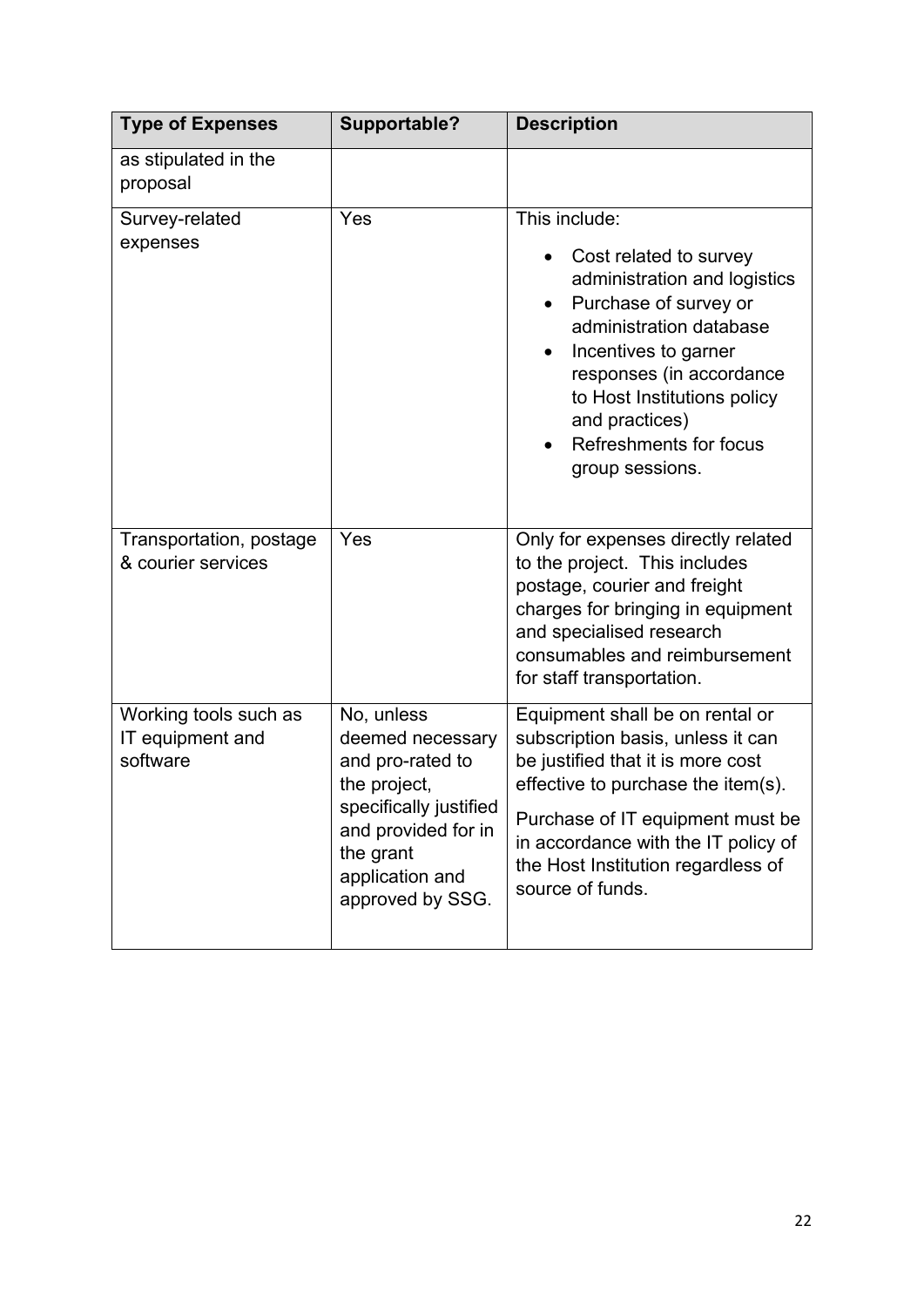### **Annex B - Guidance for Processing Variation Requests**

<span id="page-22-0"></span>

| S/N                       | <b>Type of</b><br><b>Request</b> | <b>Key</b><br><b>Considerations</b>         | <b>Norms</b>                                                                                                                                                                  | <b>Supporting</b><br><b>Documents</b><br><b>Required</b>                               | <b>Types of checks by</b><br><b>ORE</b>                                                                                                                                                                        | <b>Approval Authority</b>                                                                                                                            |
|---------------------------|----------------------------------|---------------------------------------------|-------------------------------------------------------------------------------------------------------------------------------------------------------------------------------|----------------------------------------------------------------------------------------|----------------------------------------------------------------------------------------------------------------------------------------------------------------------------------------------------------------|------------------------------------------------------------------------------------------------------------------------------------------------------|
| 1                         |                                  | Amendment to Project (General)              |                                                                                                                                                                               |                                                                                        |                                                                                                                                                                                                                |                                                                                                                                                      |
| General<br>considerations |                                  | Stage of project                            | There should not be<br>any amendments<br>three $(3)$ months<br>from the end of<br>project.                                                                                    | Form A5 (Project<br>variation form)                                                    | Form A5 is duly<br>completed and<br>endorsed. All<br>supporting documents<br>attached.                                                                                                                         | All amendments must<br>be approved by SSG.<br>(See exceptions at 1b,<br>$1c$ ).                                                                      |
|                           |                                  |                                             |                                                                                                                                                                               | Latest statement of<br>accounts                                                        | Fund availability                                                                                                                                                                                              |                                                                                                                                                      |
|                           |                                  | Need for<br>amendments                      | Amendments should<br>support the original<br>objectives of the<br>project only, not for<br>support of "follow-<br>on" research,<br>changes to scope or<br>research questions. | N.A.                                                                                   | The PI has no<br>outstanding half-<br>yearly/final progress<br>reports and final<br>research reports for<br>any SSG grants. Pls<br>with overdue reports<br>are not allowed to<br>submit variation<br>requests. |                                                                                                                                                      |
|                           |                                  | Amendment to Project (Specific Requirement) |                                                                                                                                                                               |                                                                                        |                                                                                                                                                                                                                |                                                                                                                                                      |
| 1a)                       | Change of<br>PI/Co-PI            | Suitability of<br>proposed PI/Co-<br>PI     | Ability of the new<br>PI/Co-PI to<br>contribute and<br>achieve the intended<br>objectives of the<br>project.                                                                  | Form A5<br>Information on<br>incoming and<br>outgoing PI/Co-PI:<br>last day of work in | Application should<br>reach SSG three (3)<br>months' in advance<br>before PI/Co-PI leaves<br>(for contract<br>expiry/termination                                                                               | Request for a change in<br>the PI/Co-PI must be<br>made to SSG and be<br>endorsed by the ORE of<br>the existing and/or new<br>Host Institutions. The |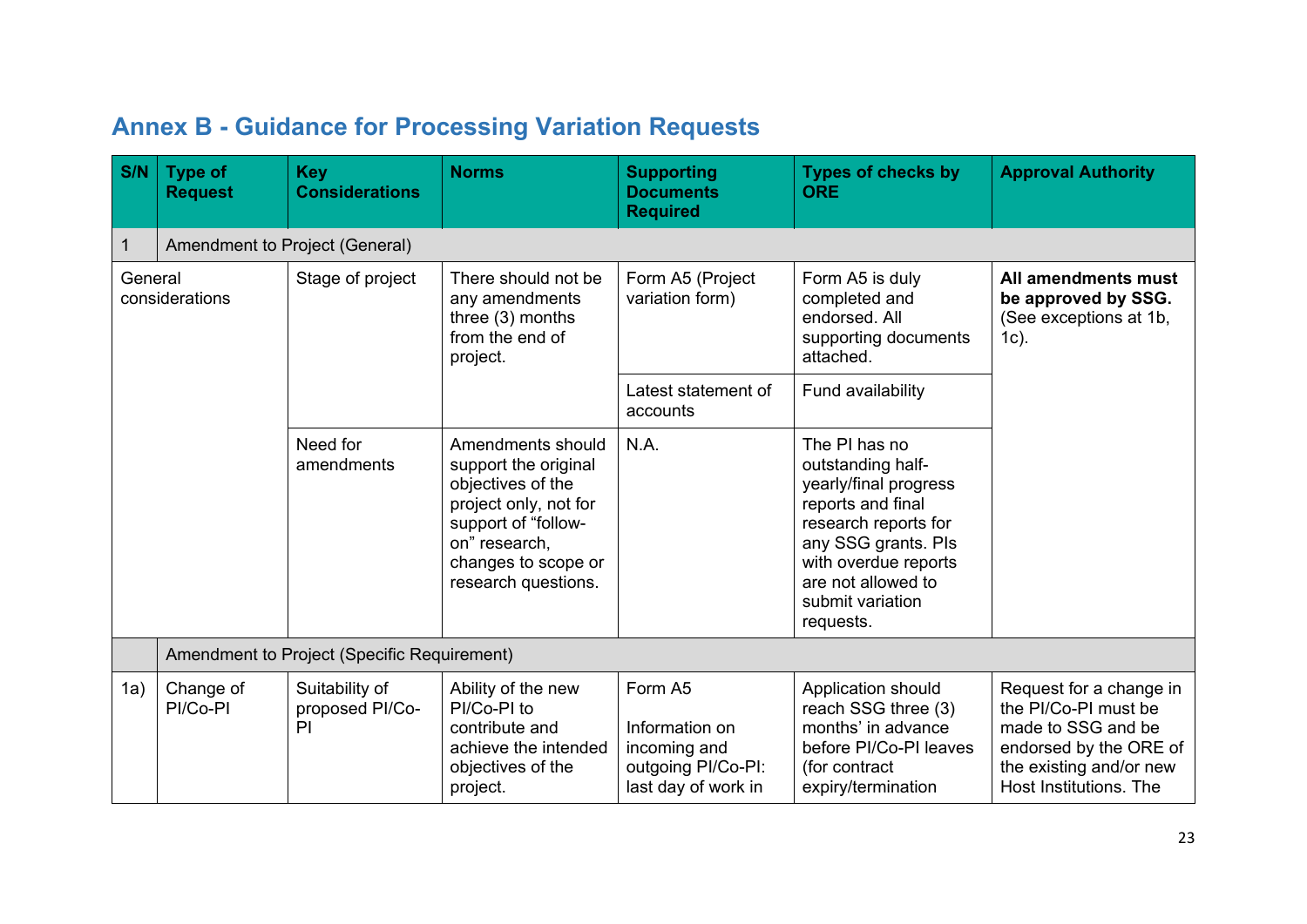| S/N | <b>Type of</b><br><b>Request</b> | <b>Key</b><br><b>Considerations</b>                     | <b>Norms</b>                                                | <b>Supporting</b><br><b>Documents</b><br><b>Required</b>                                                       | <b>Types of checks by</b><br><b>ORE</b>                                                                                                                                                                                                                                                                                                                             | <b>Approval Authority</b>                                                                                                                    |
|-----|----------------------------------|---------------------------------------------------------|-------------------------------------------------------------|----------------------------------------------------------------------------------------------------------------|---------------------------------------------------------------------------------------------------------------------------------------------------------------------------------------------------------------------------------------------------------------------------------------------------------------------------------------------------------------------|----------------------------------------------------------------------------------------------------------------------------------------------|
|     |                                  |                                                         |                                                             | Institution, name of<br>Institution he will be<br>joining, etc.                                                | cases) and as soon as<br>practicable for<br>resignation cases. ORE<br>should consider<br>working closely with HR<br>and schools to ensure<br>timeliness especially in<br>submitting change of PI<br>request.                                                                                                                                                        | new PI/Co-PI must be a<br>recognised expert in<br>that area and possess<br>the necessary expertise<br>to continue with the<br>research work. |
|     |                                  | Cost implications                                       | Must be within the<br>approved Research<br>Manpower budget. | CV, Letter of<br>recommendation<br>and credentials of<br>incoming PI/Co-PI                                     | ORE needs to<br>determine whether the<br>proposed PI / Co-PI is<br>eligible based on<br><b>WDARF Grant eligibility</b><br>criteria and whether<br>he/she is suitable and<br>has the skills to<br>continue and complete<br>the research work. If in<br>doubt, ORE could<br>request for Letter of<br>recommendation from<br>current employer of<br>proposed PI/Co-PI. |                                                                                                                                              |
|     |                                  | SSG reserves the<br>right to terminate<br>the grant if: |                                                             | Only applicable to<br><b>Change of PI:</b><br>Mitigation Plan while<br>waiting for new<br>PI/Co-PI to come in: | ORE needs to assess<br>the feasibility of the<br>mitigation plan                                                                                                                                                                                                                                                                                                    |                                                                                                                                              |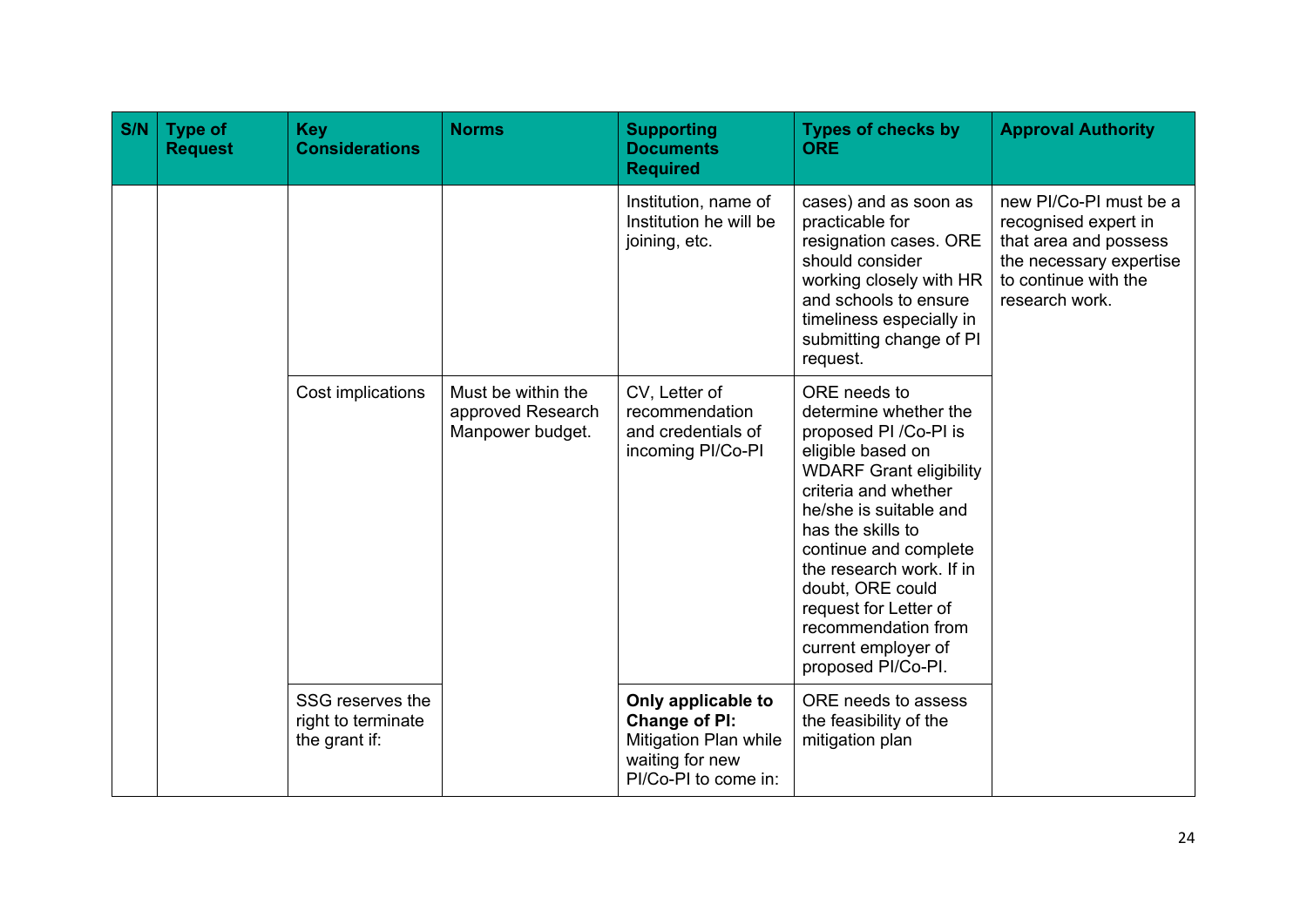| S/N            | <b>Type of</b><br><b>Request</b> | <b>Key</b><br><b>Considerations</b>                                                                                                                                                                                | <b>Norms</b>                              | <b>Supporting</b><br><b>Documents</b><br><b>Required</b>                                                                                                                                                                                                                                                                                                                                                                                                                                                  | <b>Types of checks by</b><br><b>ORE</b>       | <b>Approval Authority</b>                        |
|----------------|----------------------------------|--------------------------------------------------------------------------------------------------------------------------------------------------------------------------------------------------------------------|-------------------------------------------|-----------------------------------------------------------------------------------------------------------------------------------------------------------------------------------------------------------------------------------------------------------------------------------------------------------------------------------------------------------------------------------------------------------------------------------------------------------------------------------------------------------|-----------------------------------------------|--------------------------------------------------|
|                |                                  | No suitable<br>replacement is<br>found;<br>Proposed PI is<br>$\bullet$<br>rejected; or<br>New PI cannot<br>achieve the<br>necessary<br>outcomes.<br>Impact on<br>$\bullet$<br>research<br>outcomes and<br>timeline |                                           | Research Office and<br>new PI should jointly<br>develop a mitigation<br>plan to sustain/<br>resuscitate the<br>project, including:<br>• reassessing<br>project<br>milestones/KPIs<br>taking steps to<br>$\bullet$<br>ensure students'<br>graduation is not<br>disrupted<br>identifying and<br>$\bullet$<br>committing to put<br>in all necessary<br>resources and<br>time where<br>relevant<br>The plan should be<br>signed off by both<br>the dean of<br>department and the<br>current/new PI/Co-<br>PI. |                                               |                                                  |
| 1 <sub>b</sub> |                                  | Impact on<br>research                                                                                                                                                                                              | The need for the<br>collaborators/experts | Form A5 or<br>equivalent                                                                                                                                                                                                                                                                                                                                                                                                                                                                                  | ORE has to ensure<br>timeliness in submitting | Request involving the<br>removal, replacement or |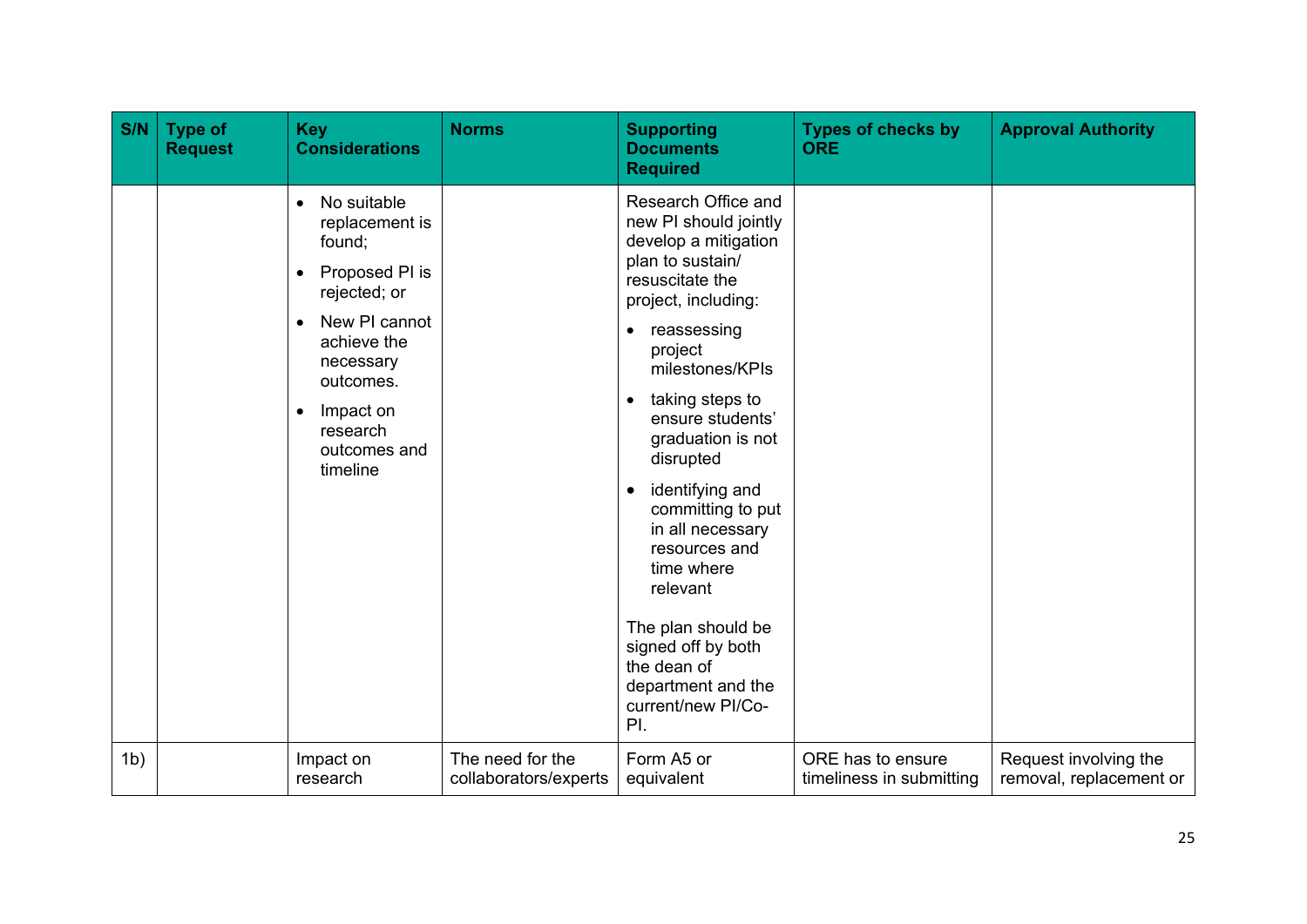| S/N | <b>Type of</b><br><b>Request</b>                                                        | <b>Key</b><br><b>Considerations</b>                                                                                                                                    | <b>Norms</b>                                                                                                                                                | <b>Supporting</b><br><b>Documents</b><br><b>Required</b>                                                                                                                                              | <b>Types of checks by</b><br><b>ORE</b>                                                                                                                                                                            | <b>Approval Authority</b>                                                                                                                                                                                                                                                                                                            |
|-----|-----------------------------------------------------------------------------------------|------------------------------------------------------------------------------------------------------------------------------------------------------------------------|-------------------------------------------------------------------------------------------------------------------------------------------------------------|-------------------------------------------------------------------------------------------------------------------------------------------------------------------------------------------------------|--------------------------------------------------------------------------------------------------------------------------------------------------------------------------------------------------------------------|--------------------------------------------------------------------------------------------------------------------------------------------------------------------------------------------------------------------------------------------------------------------------------------------------------------------------------------|
|     | Change of<br>Collaborators/<br><b>Experts</b><br>(Removal/<br>Replacement/<br>Addition) | must be driven by<br>documentation<br>outcomes and<br>the project need and<br>timeline<br>justified accordingly<br>Relevance and<br>contribution to<br>project outcome | required by ORE                                                                                                                                             | requests to Director of<br>Research (DOR) for<br>changes in<br>collaborators/experts,<br>such as removal or<br>addition of<br>collaborators/experts.<br>ORE needs to assess<br>the suitability of the | addition of<br>collaborators/experts<br>within the approved<br>budget for<br>collaborators/experts<br>shall be approved by<br>DOR (or above).<br>Written assessment                                                |                                                                                                                                                                                                                                                                                                                                      |
|     |                                                                                         |                                                                                                                                                                        |                                                                                                                                                             |                                                                                                                                                                                                       | collaborators/experts to<br>the proposed role and<br>contribution to the<br>project.                                                                                                                               | supporting the request<br>for change, including<br>the assessment of<br>impact to the project<br>and justification for the<br>appointment, should be                                                                                                                                                                                 |
|     |                                                                                         | Cost implications                                                                                                                                                      | Aligned to<br>university's norms<br>and based on the<br>responsibility and<br>deliverables and<br>within the approved<br>budget for<br>collaborator/experts |                                                                                                                                                                                                       | ORE to assess the<br>reasonableness of the<br>requests, e.g. the job<br>scope is commensurate<br>with the duration, and<br>assess if consultation, if<br>required, can be done<br>via email/video<br>conferencing. | provided to SSG at least<br>2 weeks before the<br>change is affected.<br>For requests that<br>exceeds the approved<br>budget for fees paid to<br>Collaborators/Experts<br>(i.e. Experts<br>Honorarium), SSG's<br>approval will be sought<br>on fund virement (refer<br>to item 2b). No request<br>to increased budget is<br>allowed. |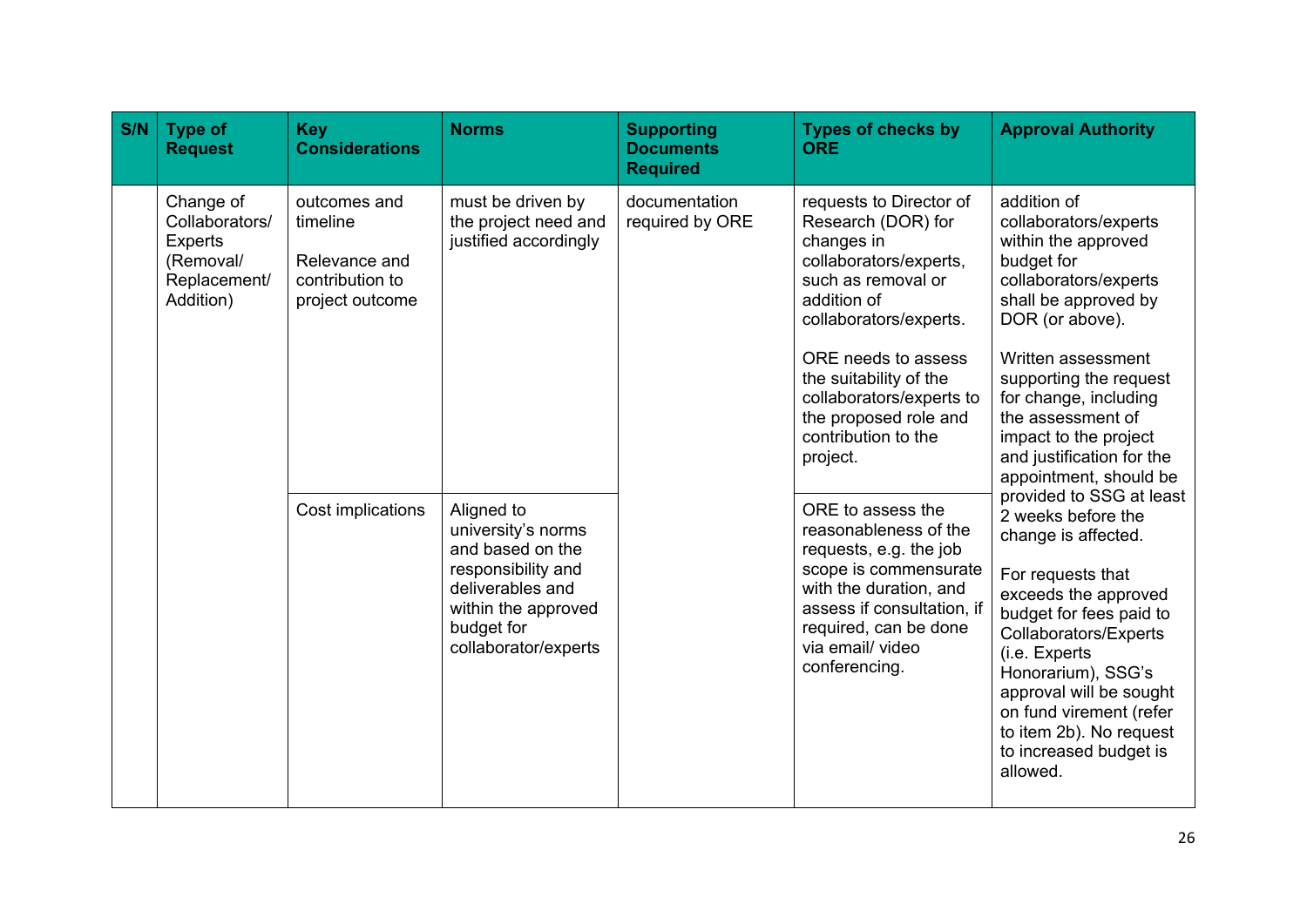| S/N | <b>Type of</b><br><b>Request</b>                                                                                    | <b>Key</b><br><b>Considerations</b>                                                                      | <b>Norms</b>                                                                                                                                                                                                                                                         | <b>Supporting</b><br><b>Documents</b><br><b>Required</b>                                                                                                                               | <b>Types of checks by</b><br><b>ORE</b>                                                                                                                                                                                                                                              | <b>Approval Authority</b>                                                                                                                                                                                                                                       |
|-----|---------------------------------------------------------------------------------------------------------------------|----------------------------------------------------------------------------------------------------------|----------------------------------------------------------------------------------------------------------------------------------------------------------------------------------------------------------------------------------------------------------------------|----------------------------------------------------------------------------------------------------------------------------------------------------------------------------------------|--------------------------------------------------------------------------------------------------------------------------------------------------------------------------------------------------------------------------------------------------------------------------------------|-----------------------------------------------------------------------------------------------------------------------------------------------------------------------------------------------------------------------------------------------------------------|
| 1c) | Change of<br>Research<br>Assistants/<br>Research<br>Associates/<br><b>Student</b><br><b>Assistants</b><br>(Removal/ | Impact on<br>research<br>outcomes and<br>timeline<br>Relevance and<br>contribution to<br>project outcome | The need for<br>changes in the<br>approved number of<br>the project team<br>members (due to<br>removal or addition<br>of research<br>assistants/research<br>associates/student<br>assistants) must be<br>driven by the project<br>need and justified<br>accordingly. | For changes in<br>number or/and name<br>of research<br>assistants/research<br>associates/student<br>assistants, no<br>variation is needed if<br>there is no need for<br>fund virement. | ORE has to ensure the<br>changes in number<br>or/and name of<br>research<br>assistants/research<br>associates/student<br>assistants do not<br>require fund virement.                                                                                                                 | Host Institution to inform<br>IAL of any changes in<br>number or/and name of<br>research assistants/<br>research associates/<br>student assistants for<br>record purposes.                                                                                      |
|     | Replacement/<br>Addition)                                                                                           |                                                                                                          |                                                                                                                                                                                                                                                                      |                                                                                                                                                                                        |                                                                                                                                                                                                                                                                                      | If fund virement is required, please refer to Para 2.                                                                                                                                                                                                           |
| 1d) | Project<br>Extension                                                                                                | Impact on<br>deliverables and<br>usefulness of final<br>research outcome<br>in view of the<br>delay      | To ensure currency<br>of research,<br>extension will be<br>capped at 6 months                                                                                                                                                                                        | Form A5<br>Evidence of<br>satisfactory progress<br>(e.g. copies of<br>publication arising<br>from the research,<br>abstracts of<br>conferences<br>attended etc.)                       | ORE needs to assess if<br>it is realistic for the<br>project to achieve<br>closure with the<br>requested extension.<br>Request for extension<br>will not be supported<br>merely due to<br>manpower constraints.<br>Request for grant<br>extension must reach<br>SSG at least six (6) | SSG may consider a<br>one-time extension of<br>up to six (6) months with<br>no-cost involvement if<br>the PI is able to<br>demonstrate ability to<br>deliver on the other<br>remaining milestones<br>and furnish strong<br>justifications for the<br>extension. |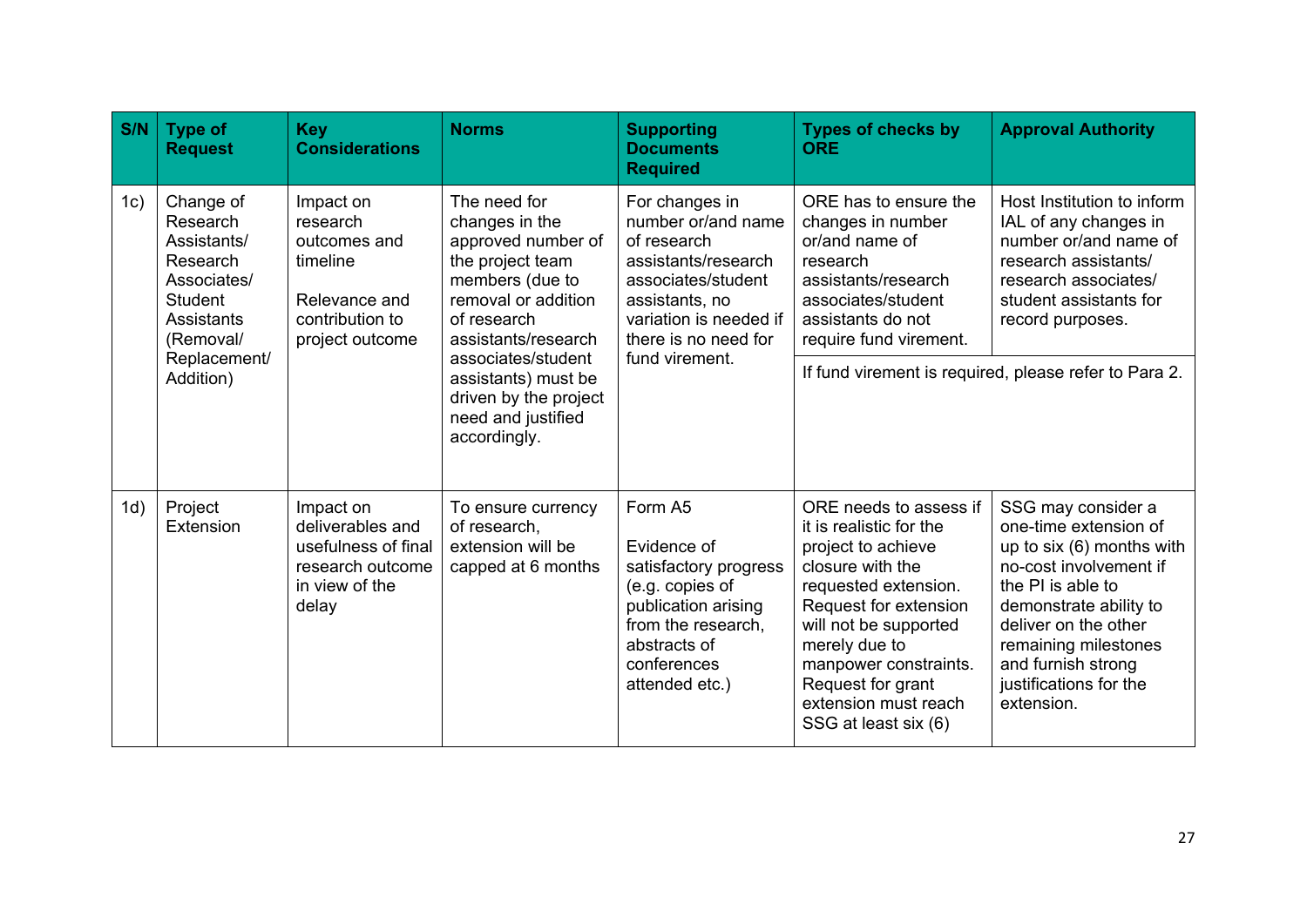| S/N | <b>Type of</b><br><b>Request</b>                               | <b>Key</b><br><b>Considerations</b>                                                                                                                                                                                                      | <b>Norms</b>                           | <b>Supporting</b><br><b>Documents</b><br><b>Required</b>                                                                                                                                                              | <b>Types of checks by</b><br><b>ORE</b>                                                                                                                                                                                                                                  | <b>Approval Authority</b>                                                                                                                              |
|-----|----------------------------------------------------------------|------------------------------------------------------------------------------------------------------------------------------------------------------------------------------------------------------------------------------------------|----------------------------------------|-----------------------------------------------------------------------------------------------------------------------------------------------------------------------------------------------------------------------|--------------------------------------------------------------------------------------------------------------------------------------------------------------------------------------------------------------------------------------------------------------------------|--------------------------------------------------------------------------------------------------------------------------------------------------------|
|     |                                                                | Cost implications                                                                                                                                                                                                                        | Must be within the<br>approved budget. | Justification for the<br>delay(s)<br>encountered and<br>why the mitigating<br>measures taken did<br>not achieve their<br>intended objectives<br><b>Revised Project</b><br>Implementation<br>Schedule (Gantt<br>Chart) | months before end date<br>of project.<br>The PI must ensure<br>sufficient funds in each<br>vote to support the<br>extension request. Any<br>virement requests<br>necessary to meet the<br>extension period must<br>be made known as part<br>of the extension<br>request. | An extension beyond six<br>(6) months may be<br>considered on a case by<br>case basis. No<br>additional funds would<br>be given for any<br>extensions. |
| 1e) | Change of<br>scope                                             | Change of scope is not allowed as this<br>will amount to a new research project<br>which would have to be separately<br>evaluated by the expert review panel and<br>approval is required by the research<br>committee on its own merits. |                                        | N.A.                                                                                                                                                                                                                  | N.A.                                                                                                                                                                                                                                                                     | N.A.                                                                                                                                                   |
| 1f) | Change of<br>research<br>design and<br>research<br>methodology | That it increases<br>the usefulness of<br>the final research<br>outcomes but that<br>does not affect<br>the approved<br>scope and<br>research<br>questions.                                                                              | Must be within the<br>approved budget. | Form A5<br>Details and rationale<br>of the change(s) and<br>how it increases the<br>usefulness of final<br>research outcomes<br>should be included.                                                                   | Review and support the<br>request. Form A5 is<br>duly completed and<br>endorsed. All<br>supporting documents<br>attached.                                                                                                                                                | Request for a change in<br>research design and<br>research methodology<br>must be made to SSG<br>for approval and be<br>endorsed by the ORE.           |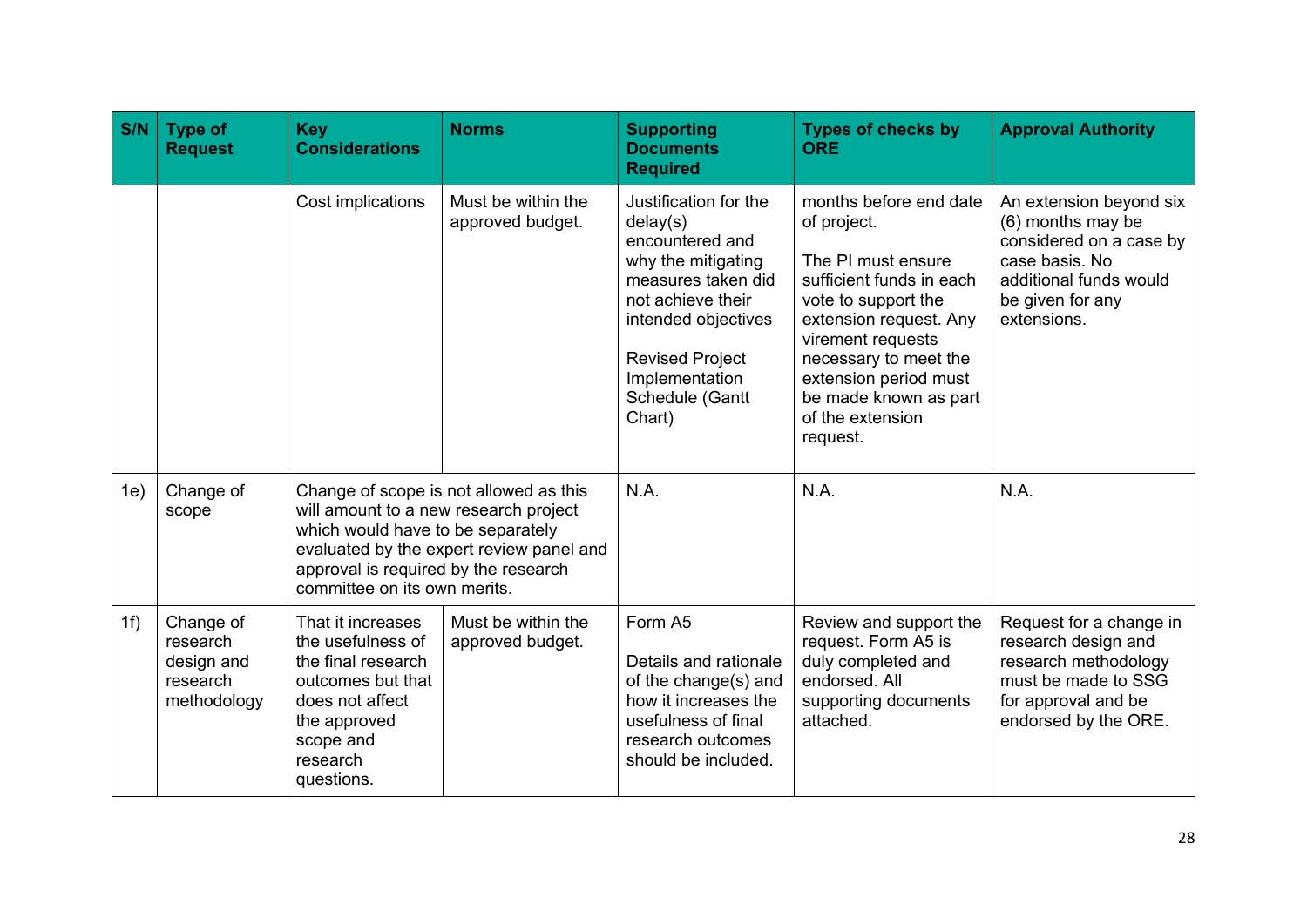| S/N | <b>Type of</b><br><b>Request</b>    | <b>Key</b><br><b>Considerations</b>                                                                                                                                                                                                                                                                                                                                      | <b>Norms</b>                                                                                                                                                                                                             | <b>Supporting</b><br><b>Documents</b><br><b>Required</b>                                                                                                                                                           | <b>Types of checks by</b><br><b>ORE</b>                                 | <b>Approval Authority</b> |
|-----|-------------------------------------|--------------------------------------------------------------------------------------------------------------------------------------------------------------------------------------------------------------------------------------------------------------------------------------------------------------------------------------------------------------------------|--------------------------------------------------------------------------------------------------------------------------------------------------------------------------------------------------------------------------|--------------------------------------------------------------------------------------------------------------------------------------------------------------------------------------------------------------------|-------------------------------------------------------------------------|---------------------------|
| 1g) | Termination/<br>Lapse of<br>Project | Alternative<br>Other options should<br>Form A5<br>be explored to<br>options to<br>ensure that the best<br>termination<br>outcome is achieved<br>with the investment<br>includes:<br>already made.<br>Justification why<br>these options are<br>not feasible and<br>the project<br>termination is the<br>only option.<br>$\bullet$<br>Automatic<br>If the original PI has | Department report:<br>Department should<br>prepare a report that<br>A review of what<br>went wrong for<br>What are the<br>alternatives to<br>terminations and                                                            | ORE to assess the<br>adequacy of the<br>winding-down plan and<br>the Department report.                                                                                                                            | <b>SSG</b><br>(Per the termination<br>clause in the grant<br>agreement) |                           |
|     |                                     | Termination                                                                                                                                                                                                                                                                                                                                                              | become unavailable<br>(e.g. resignation,<br>passing), Host<br>Institution should<br>propose a<br>replacement PI. If<br>the replacement PI<br>is not acceptable to<br>SSG, the project is<br>automatically<br>terminated. | why they are not<br>applicable in this<br>case<br>Preventive<br>$\bullet$<br>measures to<br>avoid future<br>occurrence.<br>The report should be<br>signed off by both<br>the dean of<br>department and the<br>DOR. |                                                                         |                           |
|     |                                     | Orderly<br>conclusion of<br>project                                                                                                                                                                                                                                                                                                                                      | Project accounts<br>should be frozen<br>immediately once<br>termination<br>proceedings are<br>initiated.                                                                                                                 |                                                                                                                                                                                                                    |                                                                         |                           |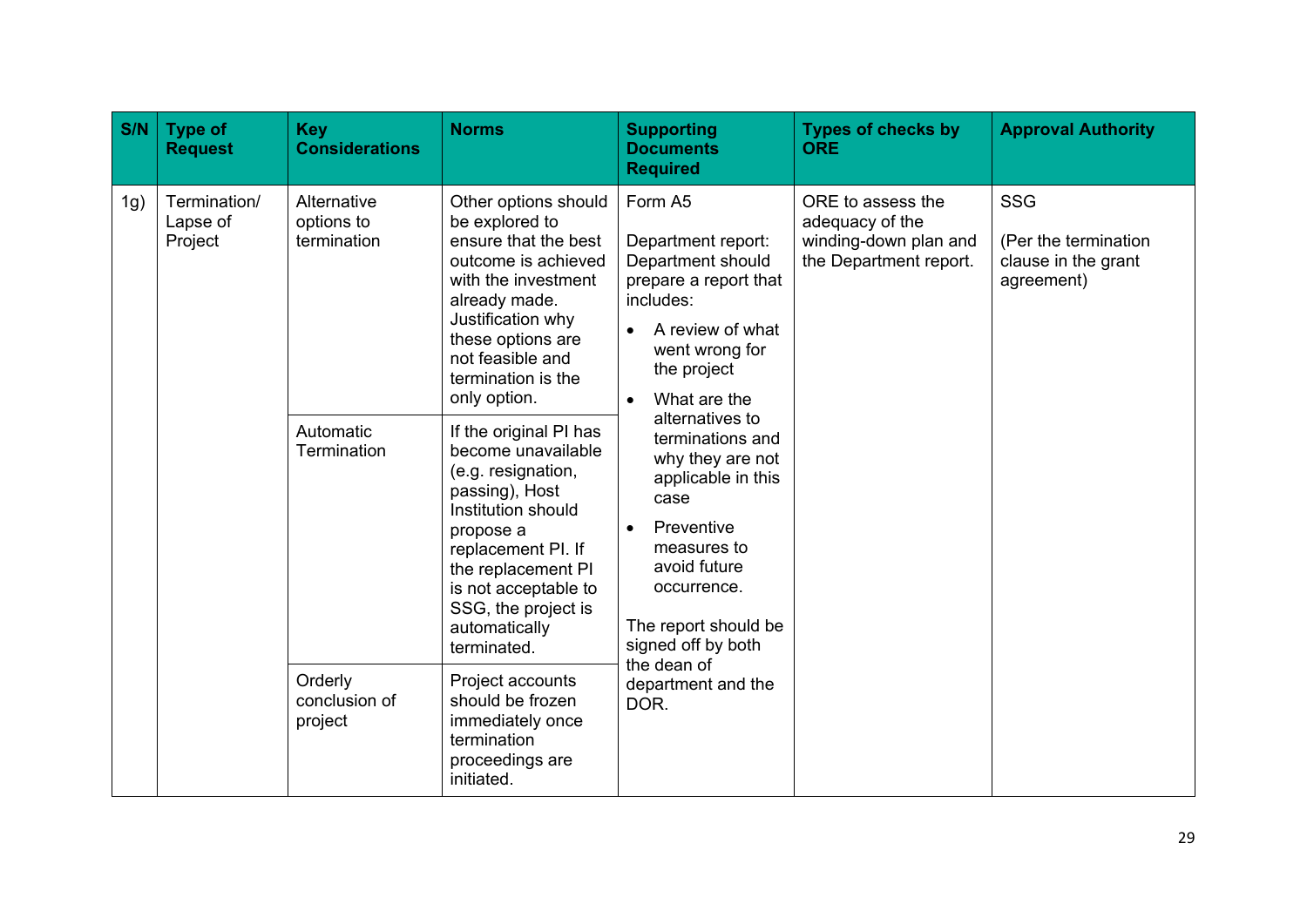| S/N                       | <b>Type of</b><br><b>Request</b> | <b>Key</b><br><b>Considerations</b>                                                                                                      | <b>Norms</b>                                                                                                                                                                                                                                                | <b>Supporting</b><br><b>Documents</b><br><b>Required</b> | <b>Types of checks by</b><br><b>ORE</b>                                                                                                                                                                                                                                                          | <b>Approval Authority</b>                                                                                                                                                                                                                                                                                                |
|---------------------------|----------------------------------|------------------------------------------------------------------------------------------------------------------------------------------|-------------------------------------------------------------------------------------------------------------------------------------------------------------------------------------------------------------------------------------------------------------|----------------------------------------------------------|--------------------------------------------------------------------------------------------------------------------------------------------------------------------------------------------------------------------------------------------------------------------------------------------------|--------------------------------------------------------------------------------------------------------------------------------------------------------------------------------------------------------------------------------------------------------------------------------------------------------------------------|
|                           |                                  |                                                                                                                                          | A separate winding-<br>down budget should<br>be drawn up for<br>SSG's<br>consideration. This<br>covers expenses<br>necessary to effect<br>an orderly<br>conclusion, for a<br>period not exceeding<br>three $(3)$ months<br>from the date of<br>termination. |                                                          |                                                                                                                                                                                                                                                                                                  |                                                                                                                                                                                                                                                                                                                          |
| $\overline{2}$            | <b>Fund Virement (General)</b>   |                                                                                                                                          |                                                                                                                                                                                                                                                             |                                                          |                                                                                                                                                                                                                                                                                                  |                                                                                                                                                                                                                                                                                                                          |
| General<br>considerations |                                  | The critical role of<br>the proposed<br>items to project<br>outcomes and the<br>reason they were<br>not budgeted in<br>original proposal | Fund virement is to<br>support the project<br>only, not to support<br>any "follow-on"<br>research.                                                                                                                                                          | Form A5                                                  | Form A5 is duly<br>completed and<br>endorsed. All<br>supporting documents<br>are attached. Check is<br>done on whether<br>requested item was in<br>the approved budget<br>and whether requested<br>item is within WDARF<br>Grant fundable list, as<br>well as value for money<br>considerations. | <b>Fund virement</b><br>SSG delegates the<br>approval authority for<br>the virement of funds<br>between approved<br>votes to the Host<br>Institution, subject to a<br>cumulative amount not<br>exceeding 10% of the<br>original total project<br>direct cost value<br>(excluding IRC). SSG is<br>to be notified, through |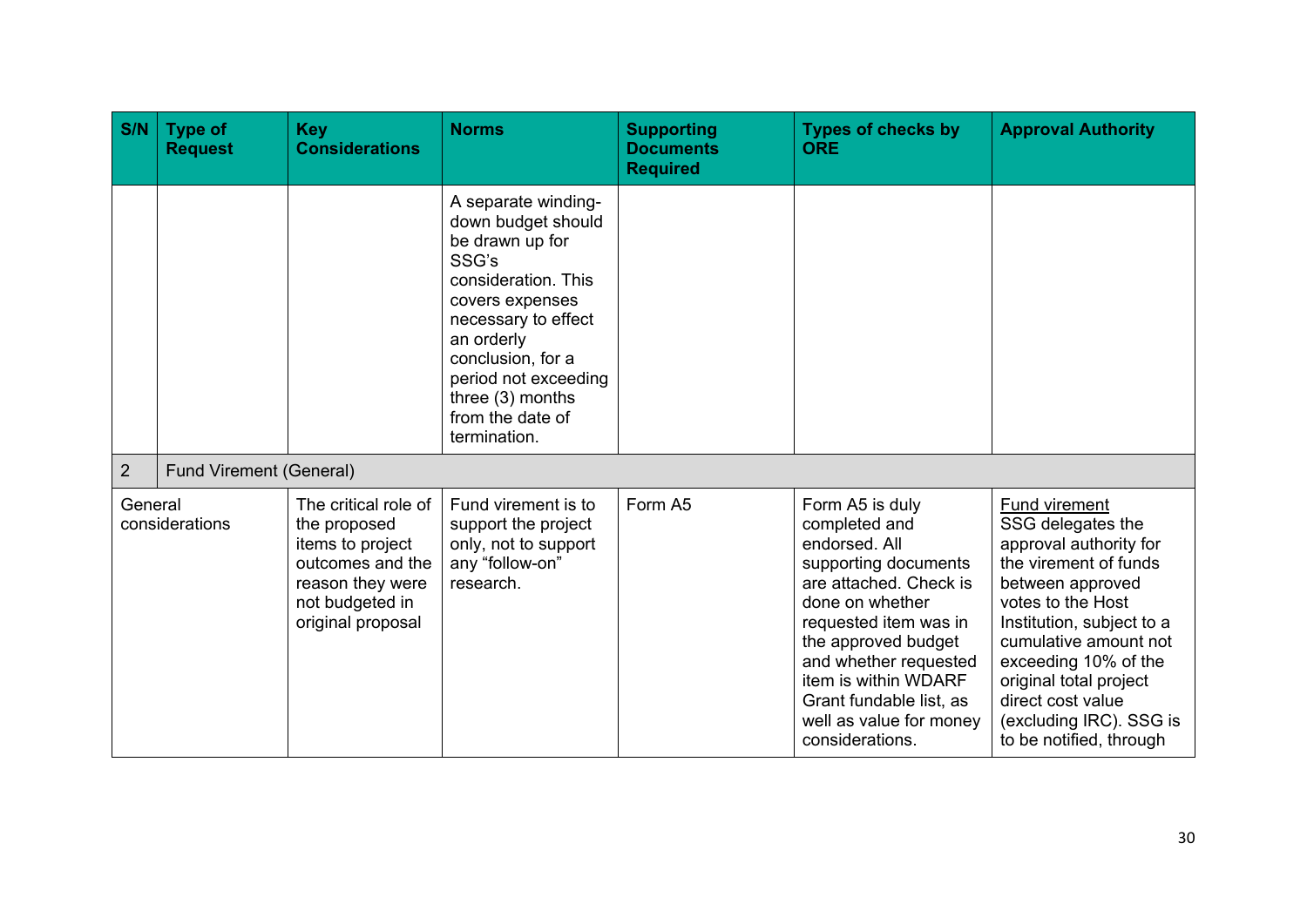| S/N | <b>Type of</b><br><b>Request</b> | <b>Key</b><br><b>Considerations</b> | <b>Norms</b>                                                                                                                                                                               | <b>Supporting</b><br><b>Documents</b><br><b>Required</b>      | <b>Types of checks by</b><br><b>ORE</b>                                                                                                                                                                                                                                                                                                       | <b>Approval Authority</b>                                                                                                                                                                                   |
|-----|----------------------------------|-------------------------------------|--------------------------------------------------------------------------------------------------------------------------------------------------------------------------------------------|---------------------------------------------------------------|-----------------------------------------------------------------------------------------------------------------------------------------------------------------------------------------------------------------------------------------------------------------------------------------------------------------------------------------------|-------------------------------------------------------------------------------------------------------------------------------------------------------------------------------------------------------------|
|     |                                  | Cost-savings<br>principle           | It is possible for PI to<br>use cost-savings<br>within approved<br>project cost to<br>purchase essential<br>new items not<br>previously budgeted.<br>However, purchase<br>must be based on | Latest statement of<br>accounts<br><b>Relevant quotations</b> | Fund availability<br>Justification of need for                                                                                                                                                                                                                                                                                                | Secretariat, of all<br>virement made between<br>and within approved<br>votes in the progress<br>report.<br>For virement between<br>approved votes which is<br>cumulatively above                            |
|     |                                  |                                     | needs; availability of<br>savings is not a<br>reason for new<br>purchase.                                                                                                                  |                                                               | the purchase.<br>Reasonableness of<br>quotes by cross-<br>referencing similar<br>purchase or<br>independent checks<br>and comply with the<br>prevailing procurement<br>rules of the Host<br>Institution.<br>Whether proposed<br>purchase items are<br>already available in<br>Host Institution, or can<br>be more cost-effectively<br>leased. | 10%, the approval<br>authority remains as<br>SSG.<br>Inter-institutional<br>virement requires SSG's<br>approval and<br>acknowledgement from<br>the DOR (or equivalent)<br>for all institutions<br>involved. |
|     |                                  | Stage of project                    | Compelling<br>justifications to be<br>provided for<br>virement requests if                                                                                                                 | N.A.                                                          | The PI has no<br>outstanding half-<br>yearly/final progress<br>reports and final<br>research reports for                                                                                                                                                                                                                                      |                                                                                                                                                                                                             |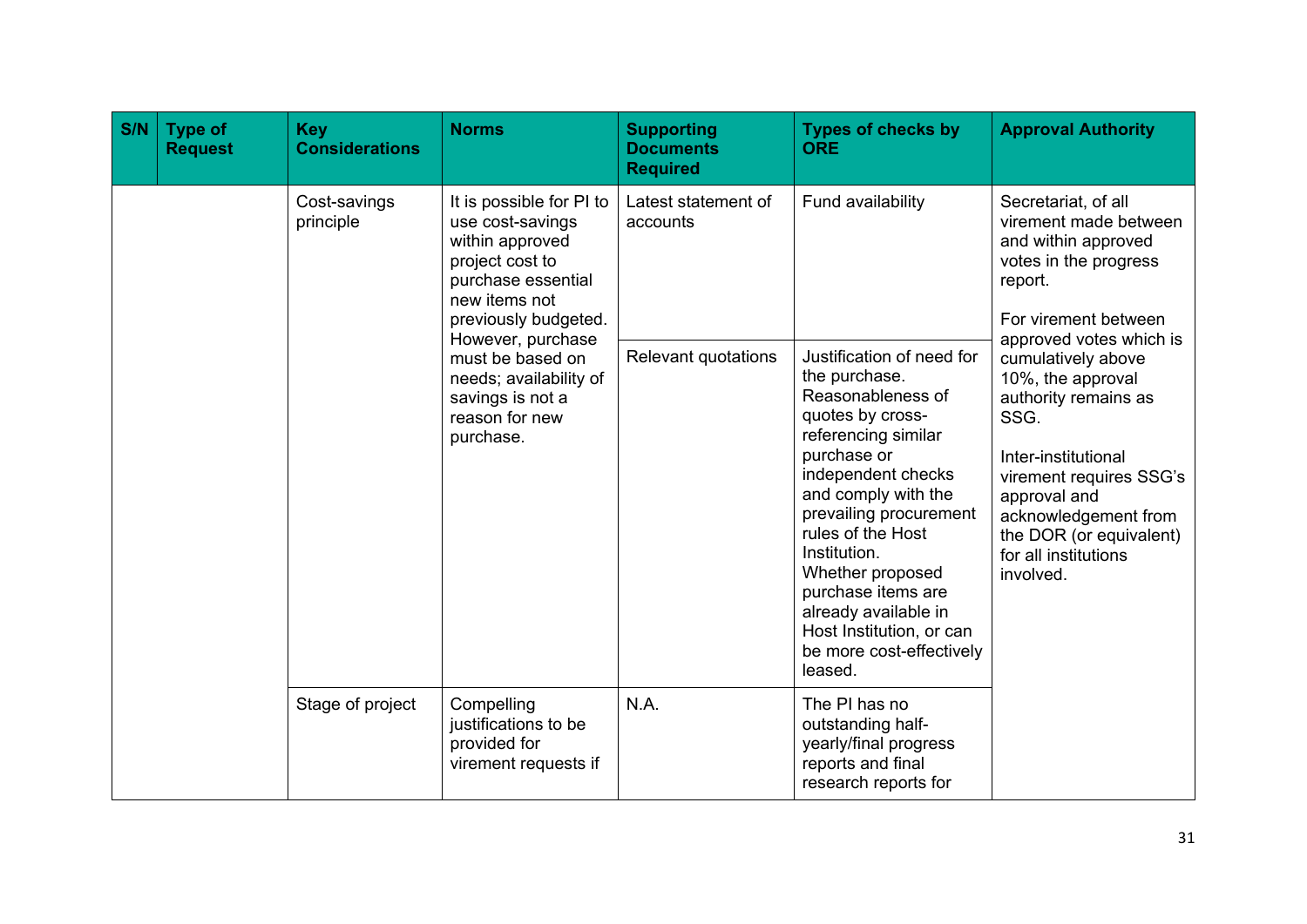| S/N | <b>Type of</b><br><b>Request</b>                                                        | <b>Key</b><br><b>Considerations</b>                  | <b>Norms</b>                                                                                                                                                            | <b>Supporting</b><br><b>Documents</b><br><b>Required</b>   | <b>Types of checks by</b><br><b>ORE</b>                                                                                                                                                                                                                                  | <b>Approval Authority</b>                                                                                                      |
|-----|-----------------------------------------------------------------------------------------|------------------------------------------------------|-------------------------------------------------------------------------------------------------------------------------------------------------------------------------|------------------------------------------------------------|--------------------------------------------------------------------------------------------------------------------------------------------------------------------------------------------------------------------------------------------------------------------------|--------------------------------------------------------------------------------------------------------------------------------|
|     |                                                                                         |                                                      | project is ending in a<br>year or less.<br>Virement would not<br>be approved if<br>project is ending in<br>three (3) months or<br>less, unless in<br>exceptional cases. |                                                            | any SSG grants. (Pls<br>with overdue reports<br>are not allowed to<br>submit variation<br>requests.)<br>Justification for<br>virement.                                                                                                                                   |                                                                                                                                |
|     | <b>Fund Virement (Specific Requirement)</b>                                             |                                                      |                                                                                                                                                                         |                                                            |                                                                                                                                                                                                                                                                          |                                                                                                                                |
| 2a) | Overseas<br>travel                                                                      | Only for Pls, Co-<br>PIs and Experts                 | Follows the travel<br>policies and<br>guidelines of Host<br>Institution                                                                                                 | Form A5                                                    | ORE has to ensure the<br>institution's travel<br>policies and guidelines<br>are adhered to in Pl's<br>amendments to the<br>travel budget during<br>Budget Phasing.<br>Justification for need to<br>travel and why no other<br>modes like conference<br>call is suitable. | Virement of funds into<br>the Overseas Travel<br>sub-vote is not<br>allowed.<br><b>Overspending will not</b><br>be reimbursed. |
| 2b) | Collaborator<br>and Expert<br>(Beyond the<br>approved<br>budget for<br>engagement<br>of | Relevance and<br>contribution to<br>project outcomes | The need for a<br>Collaborator/Expert<br>must be driven by<br>project needs (e.g.<br>not because Host<br>Institution requires<br>Collaborator/Expert                    | Form A5<br>Curriculum Vitae of<br>prospective<br>candidate | ORE needs to assess<br>the role, credentials<br>and expertise of the<br>Collaborator/Experts. If<br>in doubt, to request an<br>independent<br>assessment from the<br>dean of department.                                                                                 | Approval by SSG                                                                                                                |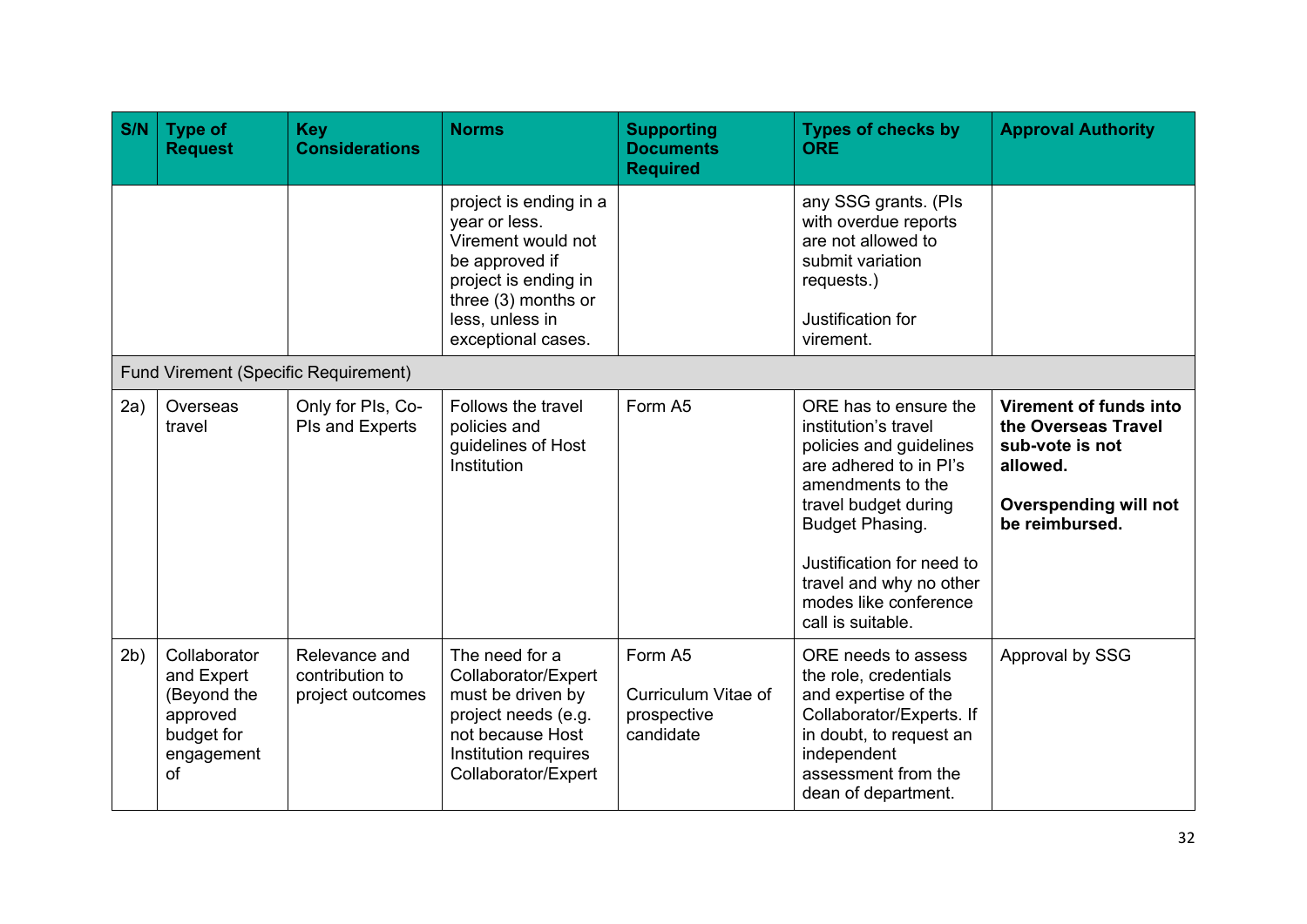| S/N | <b>Type of</b><br><b>Request</b>                                | <b>Key</b><br><b>Considerations</b>               | <b>Norms</b>                                                                                                                                                        | <b>Supporting</b><br><b>Documents</b><br><b>Required</b> | <b>Types of checks by</b><br><b>ORE</b>                                                                                                                                                                                  | <b>Approval Authority</b>                                                                                 |
|-----|-----------------------------------------------------------------|---------------------------------------------------|---------------------------------------------------------------------------------------------------------------------------------------------------------------------|----------------------------------------------------------|--------------------------------------------------------------------------------------------------------------------------------------------------------------------------------------------------------------------------|-----------------------------------------------------------------------------------------------------------|
|     | collaborator(s)<br>and Expert(s))                               |                                                   | to give public lecture<br>or other activities.)<br>Why the need was<br>not identified at<br>stage of proposal<br>submission or before<br>entering the<br>agreement. |                                                          | Justification for need to<br>travel and why no other<br>modes like conference<br>call is suitable.                                                                                                                       |                                                                                                           |
|     |                                                                 | <b>Track record</b>                               | N.A.                                                                                                                                                                | Form A5<br>Job<br>scope/deliverables<br>of Expert        | ORE needs to assess<br>reasonableness of<br>request, e.g. the job<br>scope is commensurate<br>with the duration<br>requested. Particularly,<br>ORE needs to assess if<br>the consultation can be<br>done via email/tele- |                                                                                                           |
|     |                                                                 | Duration of stay                                  | The job scope and<br>deliverables of<br>Collaborator/Expert<br>must be clear for<br>assessment of the<br>duration required of<br>his/her service                    |                                                          |                                                                                                                                                                                                                          |                                                                                                           |
|     |                                                                 | Fees/Honorarium                                   | Fees/Honorarium for<br>Collaborator/Expert<br>must be aligned with<br>Host Institution's<br>applied policies and<br>guidelines                                      |                                                          |                                                                                                                                                                                                                          | video conferencing,<br>rather than through<br>appointment of Expert.                                      |
| 2c) | Change of<br>Research<br>Assistants/<br>Research<br>Associates/ | Impact on<br>research<br>outcomes and<br>timeline | The need for<br>changes in the<br>approved number of<br>the project team<br>members (due to                                                                         | Form A5                                                  | Form A5 is duly<br>completed and<br>endorsed. All<br>supporting documents<br>are attached. Check is                                                                                                                      | Fund virement<br>SSG delegates the<br>approval authority for<br>the virement of funds<br>between approved |